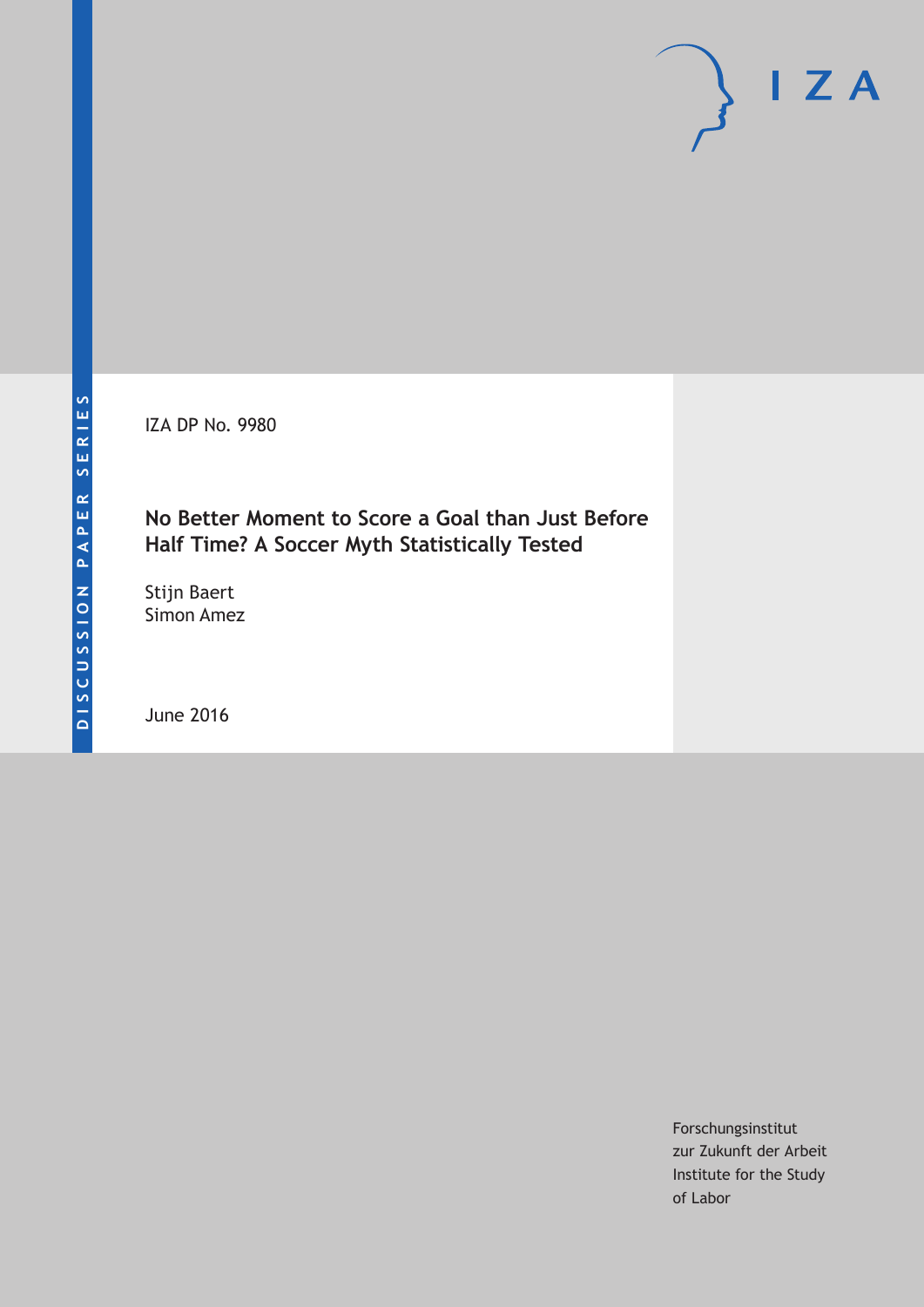# **No Better Moment to Score a Goal than Just Before Half Time? A Soccer Myth Statistically Tested**

# **Stijn Baert**

*Ghent University, Research Foundation - Flanders, University of Antwerp, Université catholique de Louvain and IZA*

# **Simon Amez**

*Ghent University*

# Discussion Paper No. 9980 June 2016

IZA

P.O. Box 7240 53072 Bonn Germany

Phone: +49-228-3894-0 Fax: +49-228-3894-180 E-mail: iza@iza.org

Any opinions expressed here are those of the author(s) and not those of IZA. Research published in this series may include views on policy, but the institute itself takes no institutional policy positions. The IZA research network is committed to the IZA Guiding Principles of Research Integrity.

The Institute for the Study of Labor (IZA) in Bonn is a local and virtual international research center and a place of communication between science, politics and business. IZA is an independent nonprofit organization supported by Deutsche Post Foundation. The center is associated with the University of Bonn and offers a stimulating research environment through its international network, workshops and conferences, data service, project support, research visits and doctoral program. IZA engages in (i) original and internationally competitive research in all fields of labor economics, (ii) development of policy concepts, and (iii) dissemination of research results and concepts to the interested public.

IZA Discussion Papers often represent preliminary work and are circulated to encourage discussion. Citation of such a paper should account for its provisional character. A revised version may be available directly from the author.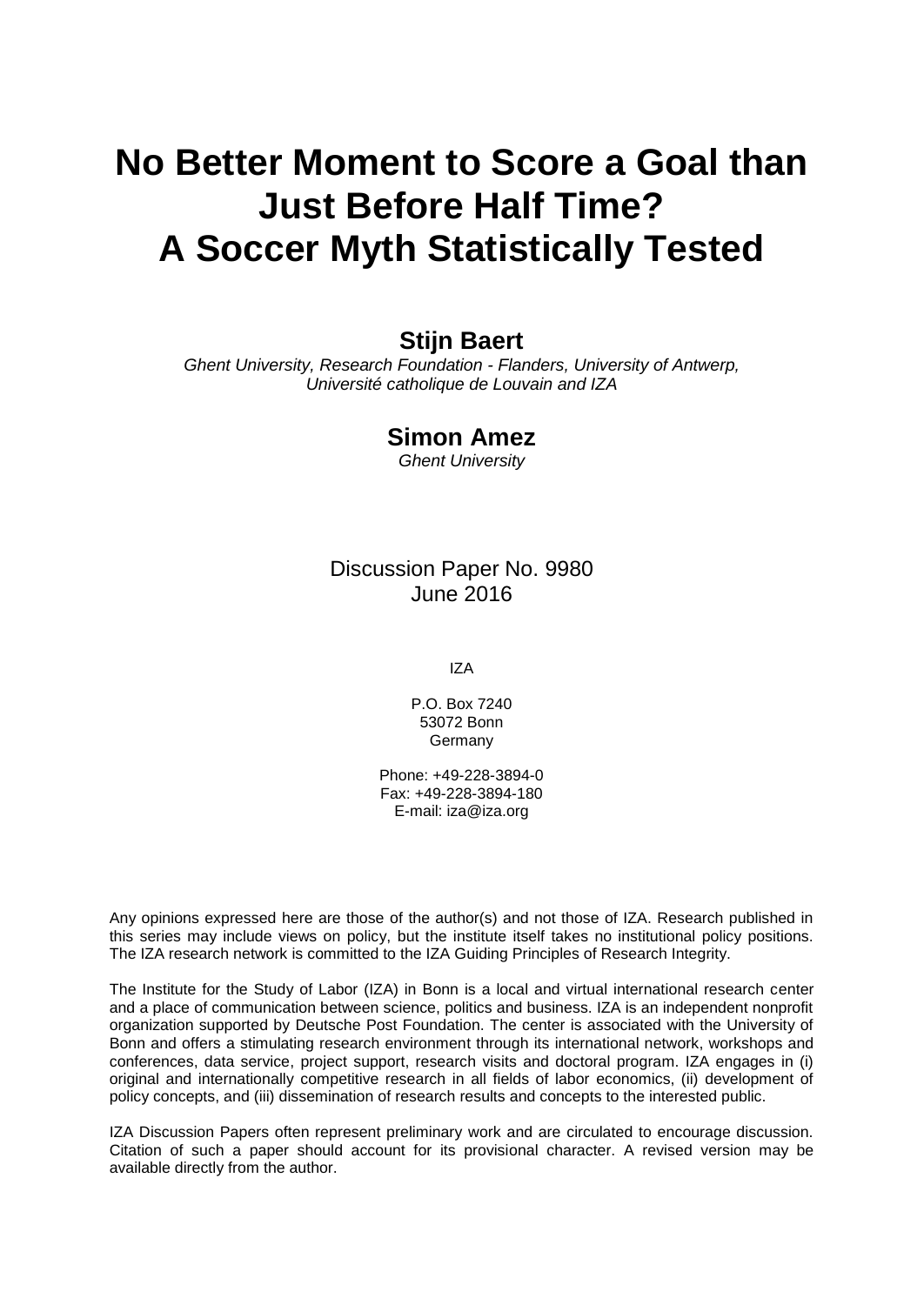IZA Discussion Paper No. 9980 June 2016

# **ABSTRACT**

# **No Better Moment to Score a Goal than Just Before Half Time? A Soccer Myth Statistically Tested\***

We test the soccer myth suggesting that a particularly good moment to score a goal is just before half time. To this end, rich data on 1,179 games played in the UEFA Champions League and UEFA Europa League are analysed. In contrast to the myth, we find that, conditional on the goal difference and other game characteristics at half time, the final goal difference at the advantage of the home team is 0.520 goals lower in case of a goal just before half time by this team. We show that this finding relates to this team's lower probability of scoring a goal during the second half.

JEL Classification: L83, J44, Z00

Keywords: soccer, sports, goal scoring, fixed effects regression models

Corresponding author:

 $\overline{a}$ 

Stijn Baert Ghent University Sint-Pietersplein 6 9000 Gent Belgium E-mail: [Stijn.Baert@UGent.be](mailto:Stijn.Baert@UGent.be)

<sup>\*</sup> We thank Geert Crombez, Luca Fumarco, Julian Hackinger, Huub Hoofs, Geir Jordet, Mario Mechtel, Dieter Verhaest, and Paul Wylleman for their insightful suggestions, which have helped to improve this study considerably.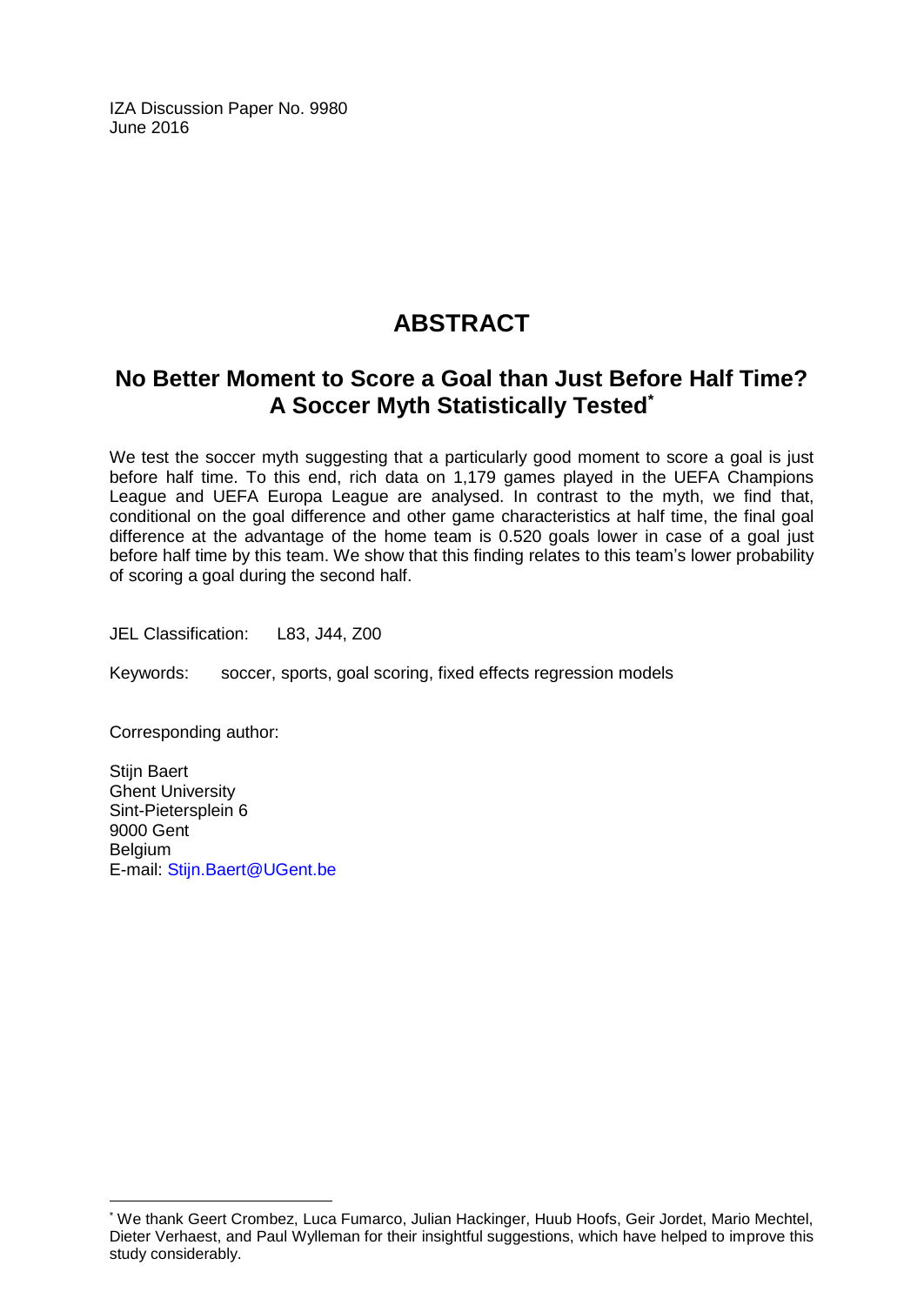## I. INTRODUCTION

Soccer is big business, especially in Europe. In 2015, the English Premier League—the primary soccer competition in the United Kingdom—sold the television rights to its games for the period 2016–2019 for 1.712 billion pounds per year, or 10.190 million pounds per game to be shown live (BBC, 2015). Depending on the final league position and the number of games shown live, both driven by team achievement, the share for each team in the Premier League varies from about 50 to about 100 million pounds per year (Totalsportek, 2015). So, the difference between winning and losing a soccer game may amount, economically speaking, to a lot of money.

Therefore not surprisingly, during the past two decades, scholars have shown a growing interest in the determinants of soccer game results such as goal difference and winning probability. In this context, sports economists, sports psychologists, and sports scientists have linked soccer achievements to (i) team and coach ability; (ii) team effort; (iii) the mental and physical condition of the team players; and (iv) choices made by these players, their coach and the referee (Bar-Eli et al., 2007; Barros and Leach, 2006; Franck and Nüesch, 2010; Fry et al., 2014; Hlasny and Kolaric, forthcoming; McMorris and Colenso, 1996; Savage and Torgler, 2012; Torgler and Schmidt, 2007). Besides their direct impact on achievements, these factors potentially mediate the impact of the following team and game characteristics: (a) relative salaries of the players (Franck and Nüesch, 2011; Frey et al., 2013; Frick et al., 2003); (b) age and race composition of the competing teams (Bachan et al., 2014); (c) playing as home or away team (Carmichael and Thomas, 2005; Carron et al., 2005; Nevill et al., 1996; Page and Page, 2007; Reilly and Witt, 2013; Schlenker et al., 1995; Torgler, 2004); (d) bias in referee decisions (Buraimo et al., 2010; Dawson and Dobson, 2010; Dawson et al., 2007; Dohmen and Sauermann, forthcoming; Garicano et al., 2005; Torgler, 2004; Page and Page, 2010; Pettersson‐Lidbom and Priks, 2010; Scoppa, 2008); (e) geographical distance between home and away team municipality (Bäker et al., 2012; Oberhofer et al., 2010); (f) wearing red shirts (Attrill et al., 2008; García‐Rubio et al., 2011; Hill and Barton, 2005); (g) in‐season head coach dismissals (Balduck et al., 2010; d'Addona and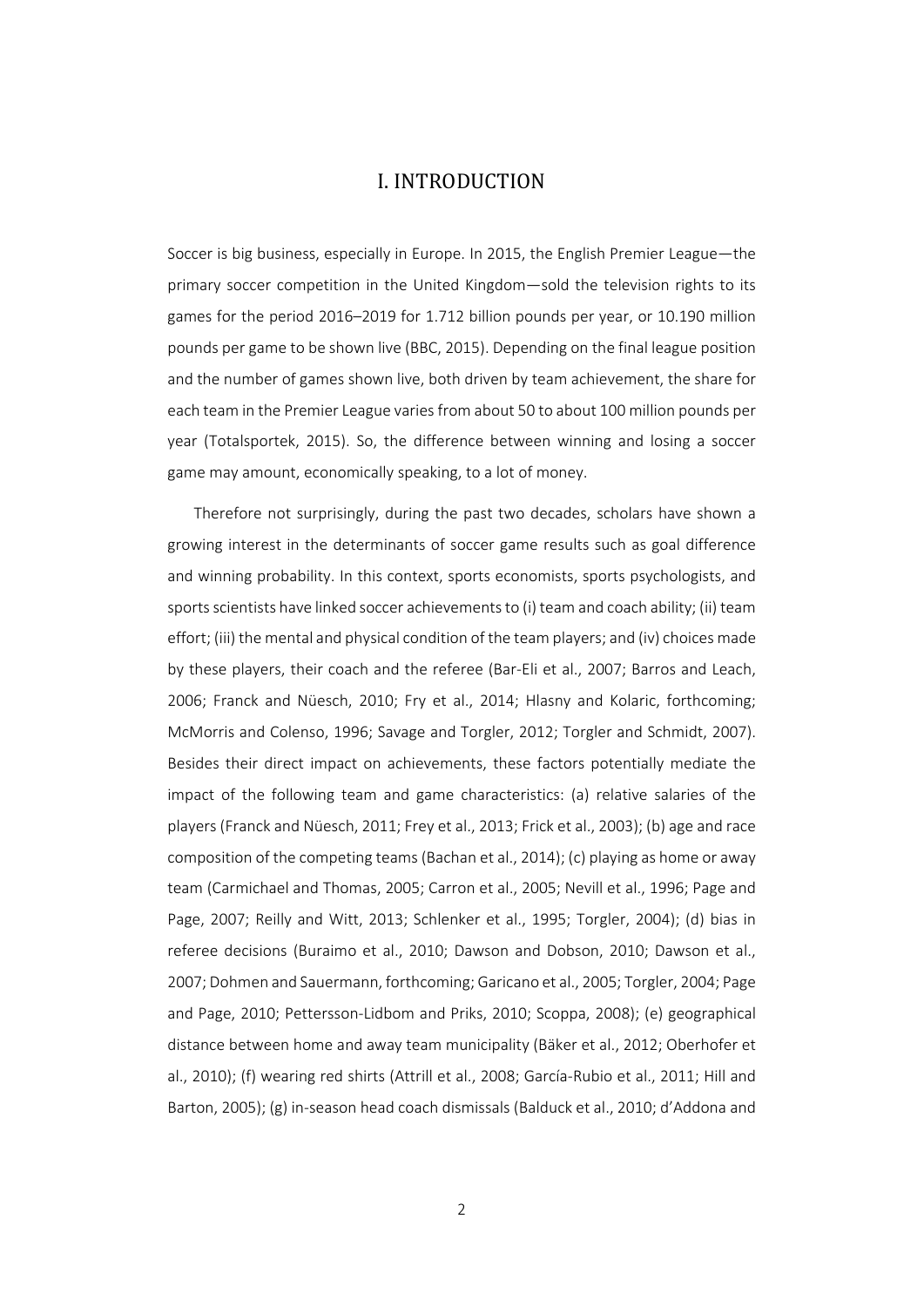Kind, 2014; Koning, 2003; Muehlheusser et al., 2016; ter Weel, 2011; van Ours and van Tuijl, 2016); and (h) culturally driven game tactics (van Ours and van Tuijl, 2011). On the one hand, this literature confirms pearls of soccer "wisdom" such as the idea that German teams often score in the last minute(s) of a game (van Ours and van Tuijl, 2011) and that referees tend to favour home teams (Boyko et al., 2007; Dohmen, 2008; Johnston, 2008; Sutter and Kocher, 2004). On the other hand, no robust evidence is found for the old soccer myth that team performance is positively affected by the expulsion of a player (after obtaining a red card) (Caliendo and Radic, 2006; Mechtel et al., 2011; Ridder et al., 1994).

However, surprisingly, one of most well‐established soccer myths—namely that a particularly good moment to score a goal is just before half time—is yet to be exposed to an empirical test. This is the aim of the present study. Soccer reporters often link scoring just before half time to a "self‐esteem boost" and a "psychological blow" with which the scoring team and the team that conceded a goal, respectively, are sent to the locker rooms. If this event does, indeed, compared with scoring and/or conceding a goal earlier, have a distinctive impact on perceived pressure and self‐consciousness, it may affect performance during the second half (Baumeister, 1984; Dohmen, 2008; Jordet, 2010; Schlenker et al., 1995). In addition, the emotional treatment of a goal just before the break may also (positively or negatively) affect the tactical choices made during the break and further second half preparations (Jackson et al., 2006).

More concretely, in this study we aim to answer the following research question: "Conditional on the score at half time and other game and team characteristics, does scoring a goal just before half time affect final game outcomes?" To tackle this question, we employ an international and unique data set containing all games played in the UEFA Champions League between 2008 and 2014 and all games played in the UEFA Europa League between 2011 and 2014. These data are analysed by means of linear (probability) regressions of final game outcomes on the event of a goal just before half time, other game events and characteristics, and country or team fixed effects. Various definitions of scoring "just before half time" are used and the effects of this scoring behaviour on various final game outcomes are compared. In addition,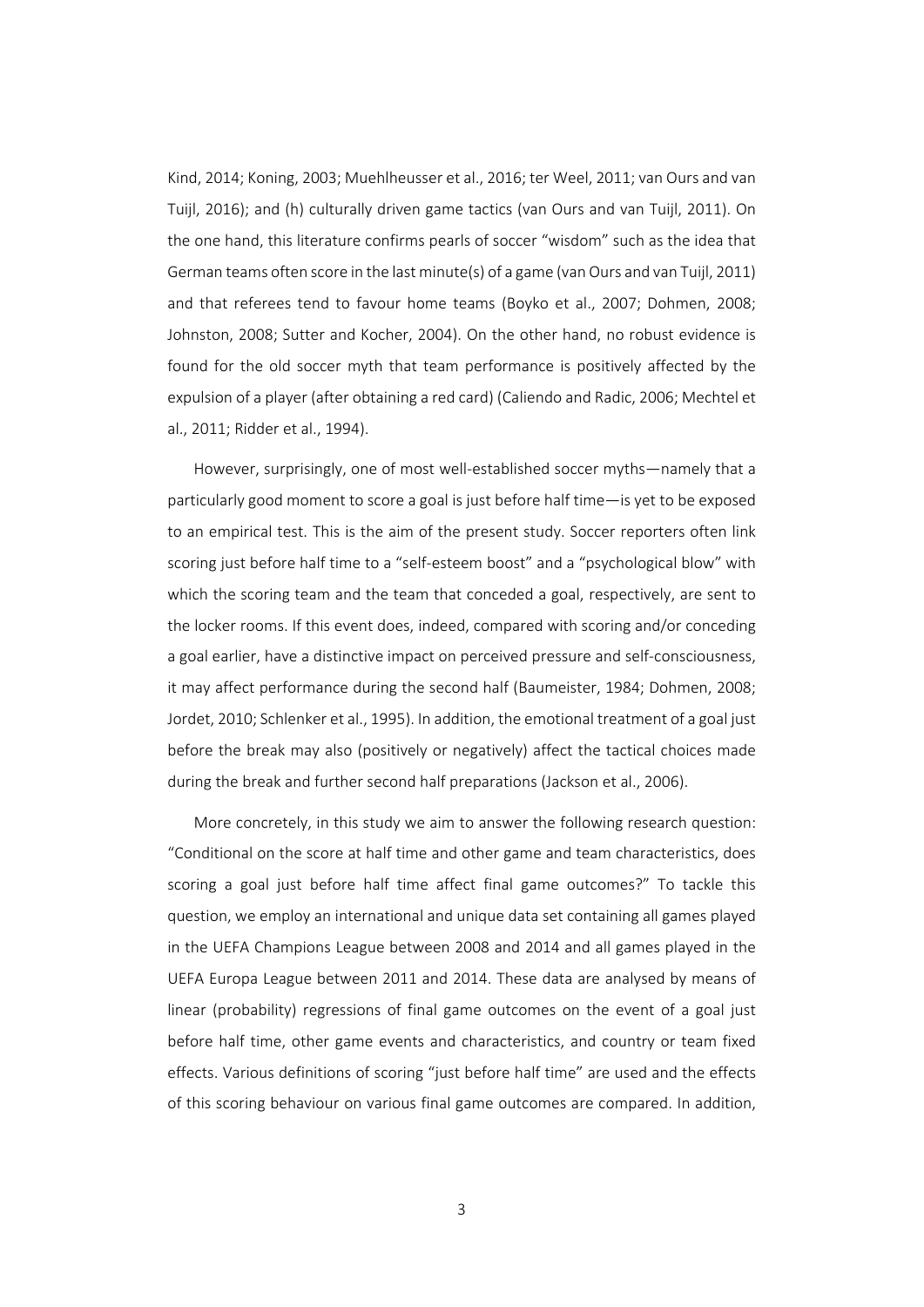our statistical framework allows us to measure heterogeneous effects by other game events and characteristics. Finally, we also test the alternative soccer myth that just *after* the break is a particularly good moment to score a goal.

### II. METHODS

#### *2.1 DATA*

Our data set was constructed by merging two data sources publicly available from the official website of the Union of European Football Associations (UEFA; http://www.uefa.com). Our first source of data was reports of games in the UEFA Champions League and the UEFA Europa League. Both are European soccer competitions organised by UEFA and contested by top‐division European teams. The number of teams from each nation that enters into (the qualification rounds of) these competitions is based on the performance of the country's teams in former editions of both competitions. The teams that finished in the highest position(s) in the former season of each nation's top level league (and, for some nations, their cup competition) are eligible for the (qualification rounds of) the UEFA Champions League; those who finish next in line are eligible for the UEFA Europa League. The UEFA Champions League and UEFA Europa League begin with a group stage of 32 and 48 teams, respectively, divided into groups of four teams. Each team meets the others in its group at home and away. The group winners and runners-up of each group proceed to the knock-out phase of their competition that culminates with a final game. In addition, the third‐ placed team of each UEFA Champions League group enters the UEFA Europa League knock‐out phase. The group stage of each season is played from September to December, the knock‐out stage from February to May. For more information on the modalities of the two competitions and the rules of a soccer game, we refer to the official UEFA website (http://www.uefa.com) and to FIFA (2015).

During one soccer season, in total 125 and 205 official games are played in the

4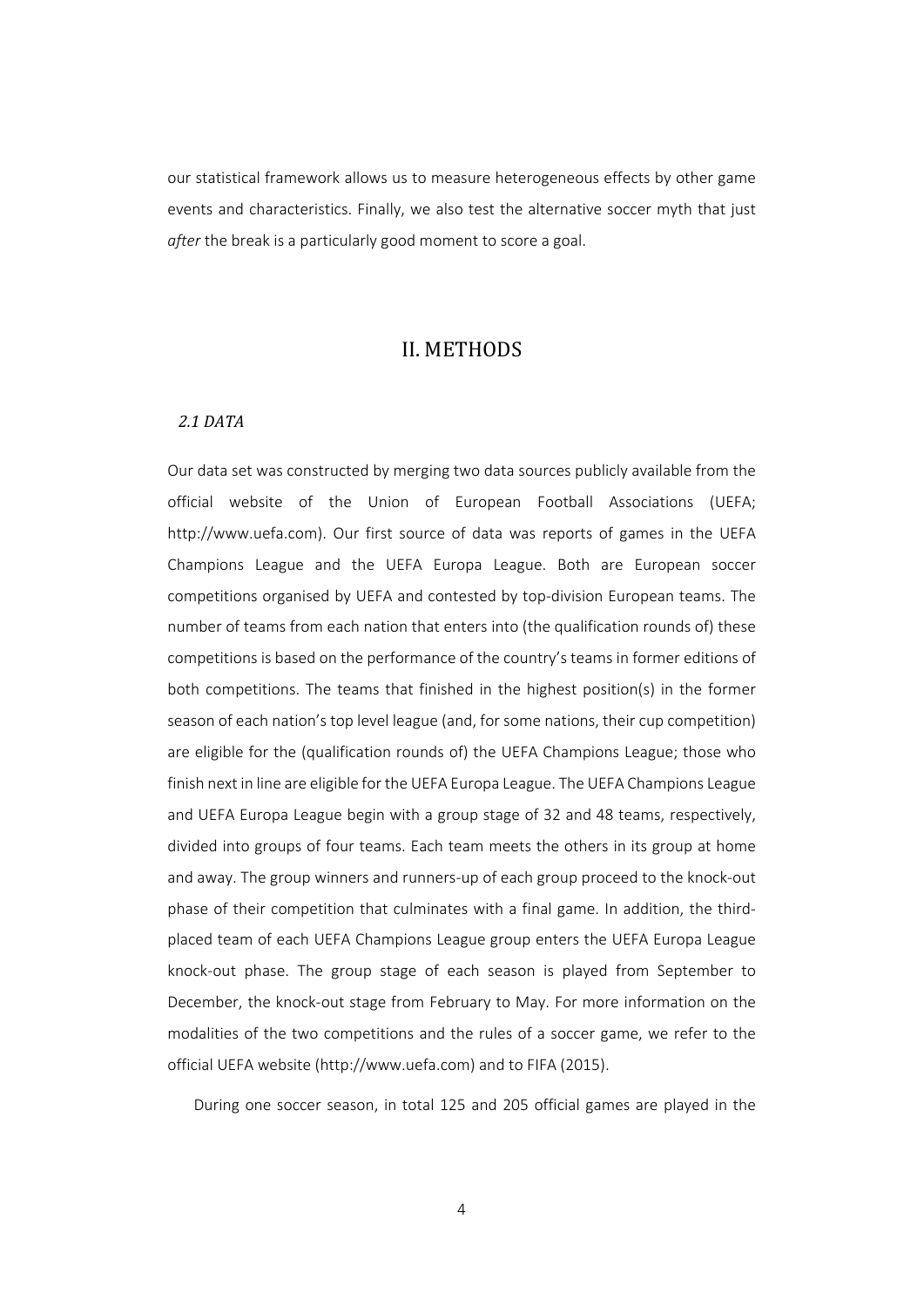group phase or knock‐out phase of the UEFA Champions League and UEFA Europa League, respectively. Combining information for the UEFA Champions League between 2008 and 2014 and the UEFA Europa League between 2011 and 2014—for both competitions we used all data for which reports were available at the start of our research—yielded reports on 1,365 games between 148 teams. We excluded 186 games without a substantial competitive value. We defined games without a substantial competitive value as games in the group phase if, for one of the teams, it was mathematically impossible to change its qualification status for the next round. This is the case if a team is sure it will finish the group stage (i) as winner or runner‐up of its group in the UEFA Champions League or UEFA Europa League; (ii) third placed in its group in the UEFA Champions League; (iii) fourth placed in its group in the UEFA Champions League; or (iv) third placed or fourth placed in its group in the UEFA Europa League. We come back to the sensitivity of our statistical analyses by this restriction to games with a substantial competitive value in Section 3.4.

To answer our research question, various variables capturing the game outcomes at full time and indicators of whether a goal was scored just before half time were derived from the aforementioned game reports. In addition, various control variables, potentially correlated with both game characteristics, were constructed. Table 1 presents descriptive statistics for the variables used in the regression analyses below. The variables used as dependent variables are presented in Panel A, our main explanatory variables in Panel B and the control variables in Panel C.

#### <Table 1 about here>

In line with, for example, Balduck et al. (2010), Koning (2003), Mechtel et al. (2011) and van Ours and van Tuijl (2016), we use the goal difference at full time as the dependent variable for our benchmark statistical model. This variable is defined as the final difference between the goals scored by the home team and the goals scored by the away team. Its average value of 0.386 confirms the aforementioned home advantage found in the literature. The summary statistics for our alternative dependent variables go in the same direction: the probability of victory (45.7% versus 29.3%), the final number of goals (1.527 versus 1.141) and the probability of being the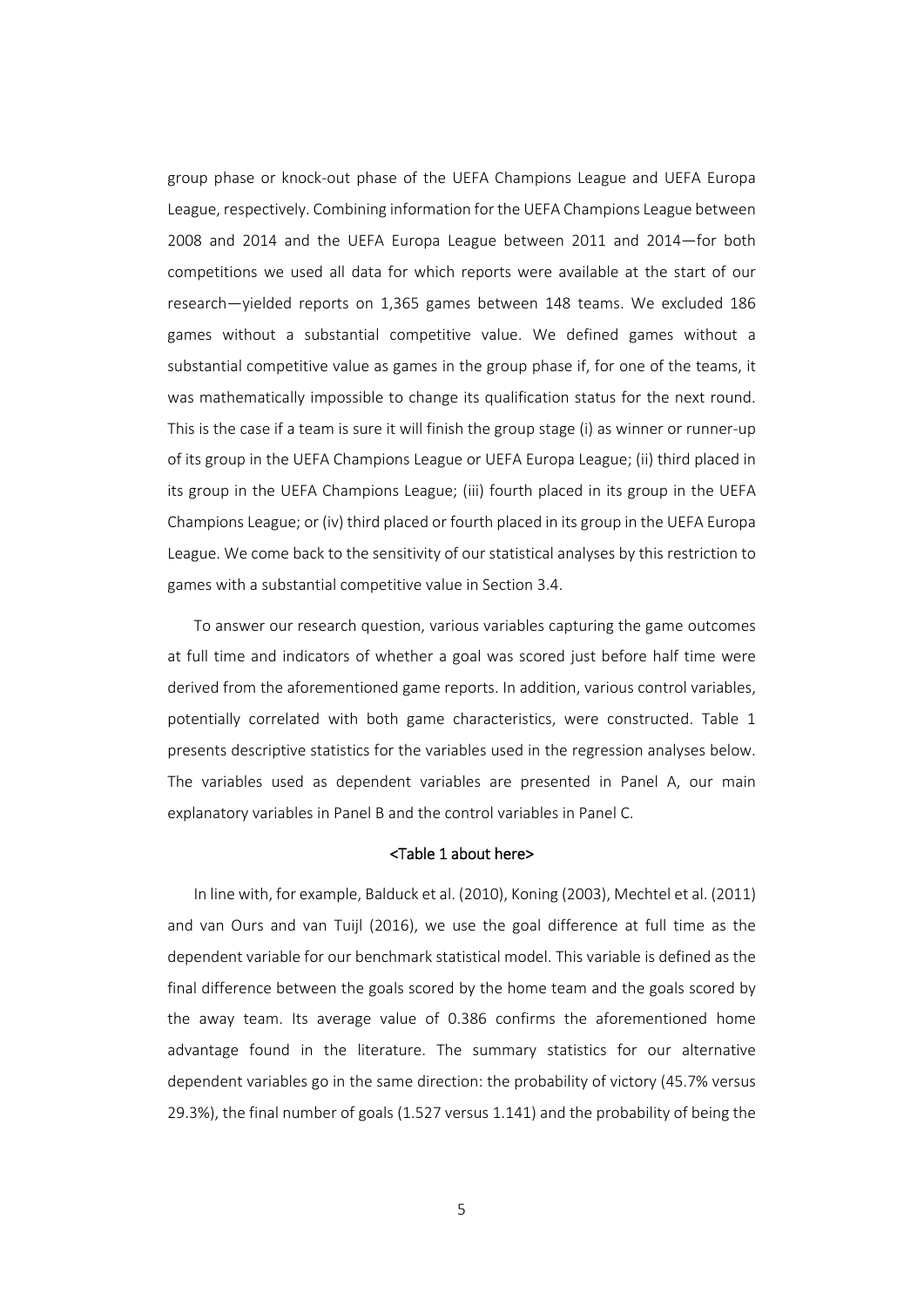first team to score a goal in the second half (0.455 versus 0.330) are higher for the home team.

In our benchmark regression model, we define scoring a goal just before half time as scoring a goal between the start of minute 45 and the end of the first half. This time window lasts at least one minute but usually some extra time is added at the discretion of the referee. This extra time varies from a few seconds to a few minutes and compensates for game interruptions due to, for example, substitution of players, stoppage of play because of a serious injury, and time-wasting by a team (FIFA, 2015). By our definition, we align ourselves with van Ours and van Tuijl (2011), who defined the "dying seconds" of a game as the time between the start of minute 45 of the second half and full time.

However, in Section 3.2, we will compare the effect of scoring a goal just before half time following this definition on full time outcomes, keeping other game characteristics constant, with the corresponding effect of scoring a goal just before half time following alternative definitions. More concretely, for our alternative definitions, "just before half time" begins at the start of minute 44, 43, 42 or 41, instead of at the start of minute 45. If both the home and away team score during this time window (which occurs in five—0.4%—of the games in our sample for the broadest definition of "just before half time"), only the team that scores the last goal gets a 1‐value for the indicator of scoring just before half time. Depending on the definition used, in 4.1% to 9.1% of the games in our sample, the home team scores just before half time, while in 3.6% to 7.6% of the cases, the away team scores just before half time. In the moststrict (broad) definition, there is a goal just before half time in 91 (197) "treated" observations while there are 1,088 (982) control games. So, the broader definitions yield more variation in the treatment indicator (and *ipso facto* more statistical power for our analyses) at the cost of being farther away from what is, intuitively, "just before half time" in the strict sense.

Finally, to test the alternative soccer myth that just after the break is a particularly good moment to score a goal, we also constructed indicators for scoring a first goal in the second half during the first five minutes of this second half as a home team or as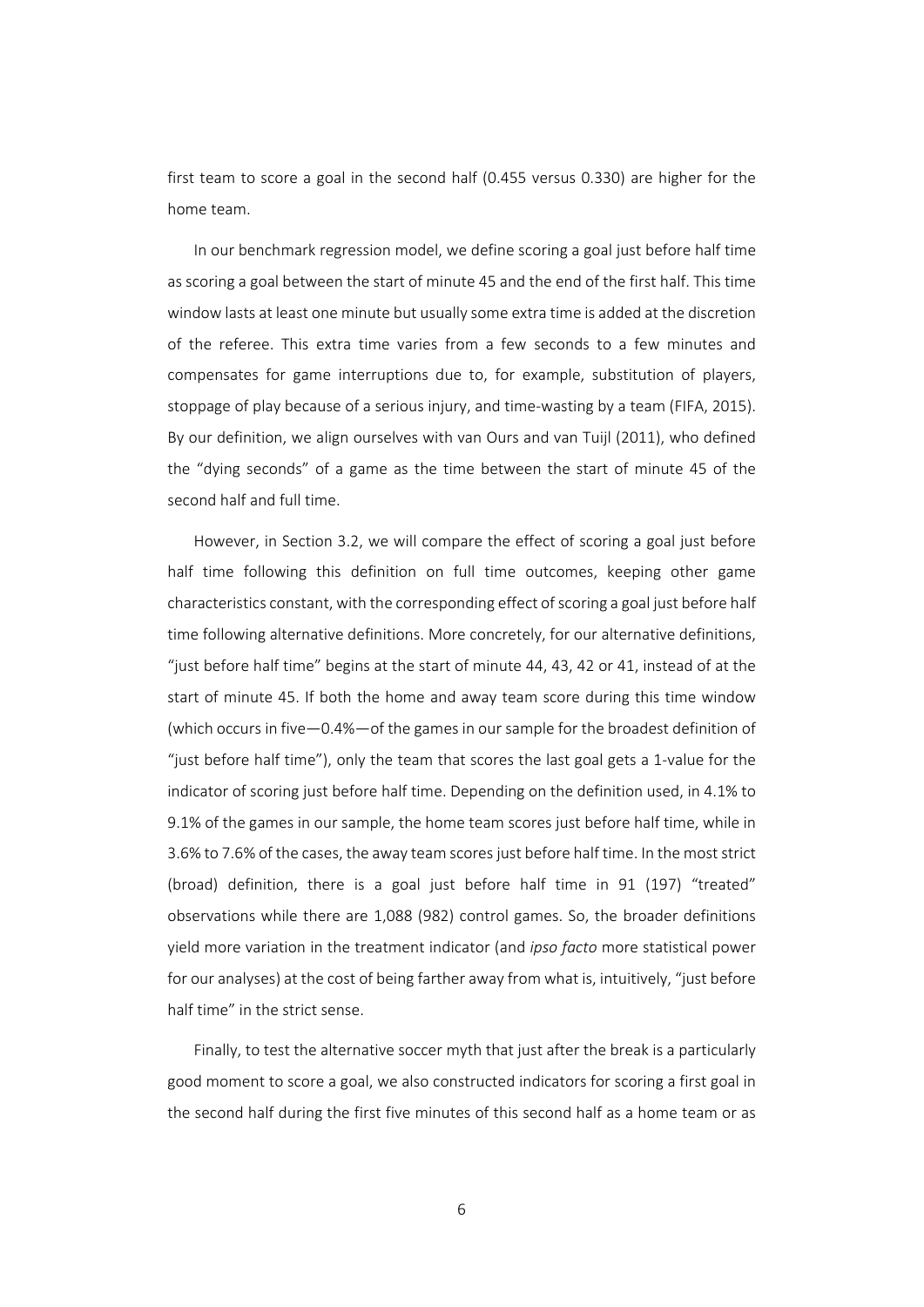an away team. In 10.4% of the games, at least one goal is scored during this period in 6.4% of the games by the home team, and in 4.0% of the games by the away team.

In all our statistical analyses, we condition the effect of scoring just before half time on the score at half time. This is done by controlling for the goal difference at half time and the number of goals scored by the home team at that moment. As a consequence, we compare the effect of scoring a last goal (that is, without the other team scoring a later goal during the first half) just before half time on full time outcomes with the effect of scoring a goal at a different moment during the first half.

In addition, from more extended versions of our regression model onwards, we control for indicators of scoring a last goal at any time during the first half by the home or away team. When not controlling for these variables, our treatment effect—that is, the effect of scoring just before half time on full time outcomes—could just reflect a general (dis)advantage of being the team which scores the last goal of the first half given the score at half time. As a consequence, when these control variables are included, we compare the effect of scoring a (last) goal just before half time on full time outcomes with the effect of scoring a *last* goal of the first half at a different moment during this first half. Moreover, we include a variable indicating whether the game is a game in the UEFA Europa League and a variable indicating whether the game is a game in the group phase of one of the two competitions. Finally, two variables indicating whether the home and away team received a red card during the first half are included.

With respect to the investigation of the alternative soccer myth, we condition on the mentioned intermediate outcomes (goal difference, number of goals of the home team, a last goal in the first half by the home team, a last goal in the first half by the away team, a red card for the home team and a red card for the away team) at the start of minute 51—that is, immediately after the first five minutes of the second half.

To be able to control for the relative strength of the home and away teams (and to investigate heterogeneous effects of scoring just before half time by relative team strength), we merged the presented game information with information on the relative UEFA team coefficient of both teams. The UEFA coefficient of a team is based on its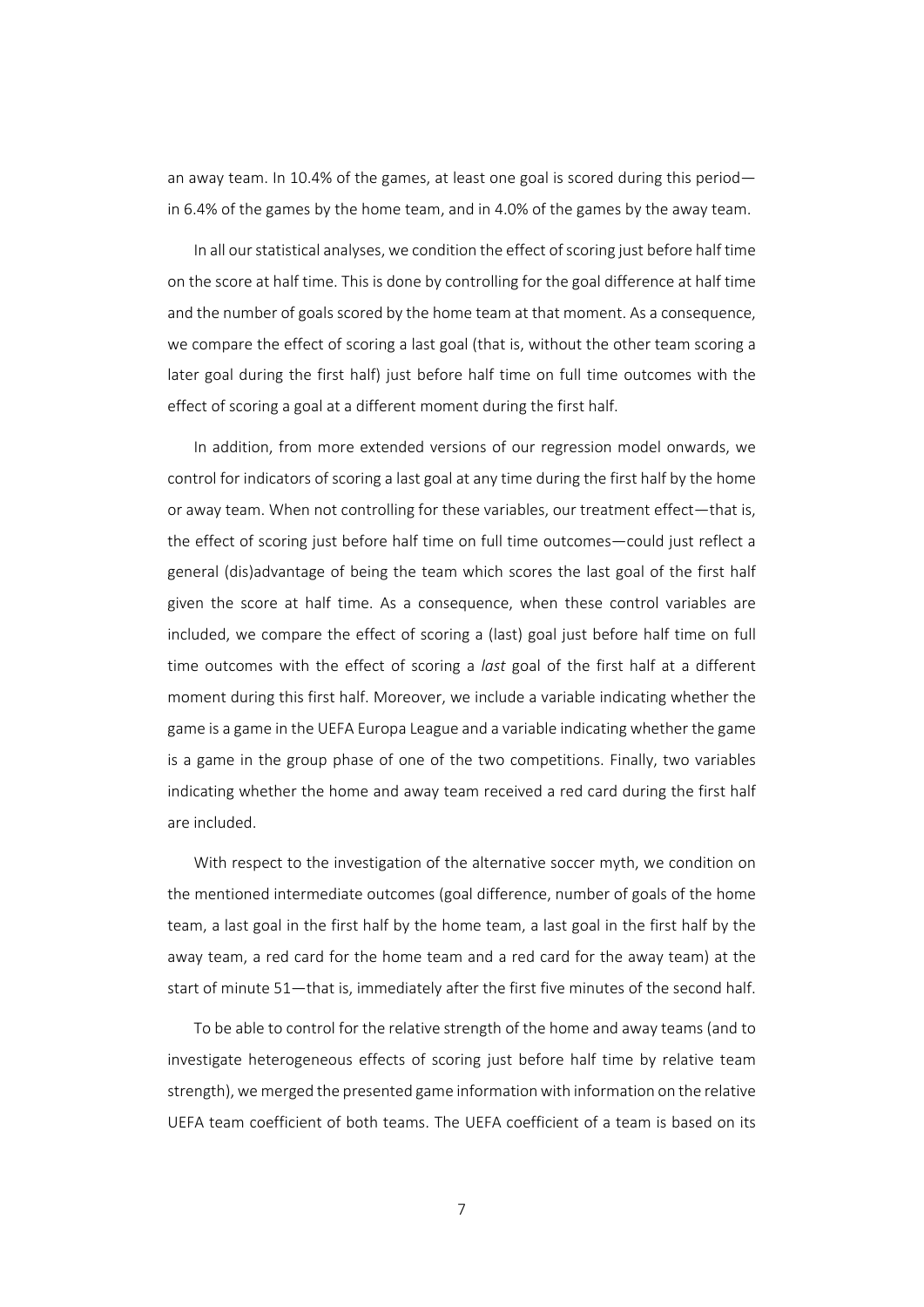participation and results in the five previous seasons of the UEFA Champions League and UEFA Europa League. Our proxy of relative strength of the home team of a game is the natural logarithm of the quotient of the home and away teams' UEFA team coefficient for that season plus 1 (to avoid division by 0 for teams who did not participate in one of the two European competitions during the five previous seasons). In the next subsection, we present additional ways to control for team heterogeneity. Furthermore, in Section 3.4, we elaborate on various robustness analyses conducted in which alternative control variables were used.

#### *2.2 ECONOMETRIC MODEL*

To answer our research question, the data presented in the former subsection are analysed by linear regression models which can be abstracted by means of the following general equation:

$$
Y_{ijtn} = \alpha + \beta X_{ijtn} + \delta D_{ijtn} + \mu_i + \nu_j + \varepsilon_{ijtn}.
$$
 (1)

In this equation,  $Y_{i, in}$  represents the dependent variable: a (final) outcome of the *n*th game between home team  $i$  and away team  $j$  in season  $t$ .  $D_{ijtn}$  is a vector of two independent variables of which we want to know the effect with respect to  $Y_{i, in}$ . More concretely, this is a set of two variables indicating whether the home and away team score a goal just before half time.  $X_{iit}$  is a vector of variables that may also affect the final game result and that may be correlated with  $D_{iitr}$ . By including the relevant variables from Panel C of Table 1, we control for the endogeneity of scoring just before half time with respect to the final game outcomes.  $X_{iit}$  contains both a variable which is constant across games played during a particular season (that is, the relative strength of the home and away teams) and variables which are game-specific.  $\alpha$  is the intercept of the model and  $\varepsilon_{i, in}$  is the error term.

Finally,  $\mu_i$  ( $\nu_j$ ) is a home (away) team fixed effect. By means of introducing these fixed effects, we essentially estimate the effect of scoring just before half time on full time achievements *within* teams. As a consequence, all dimensions of unobserved, time‐constant team heterogeneity that may determine full time outcomes and that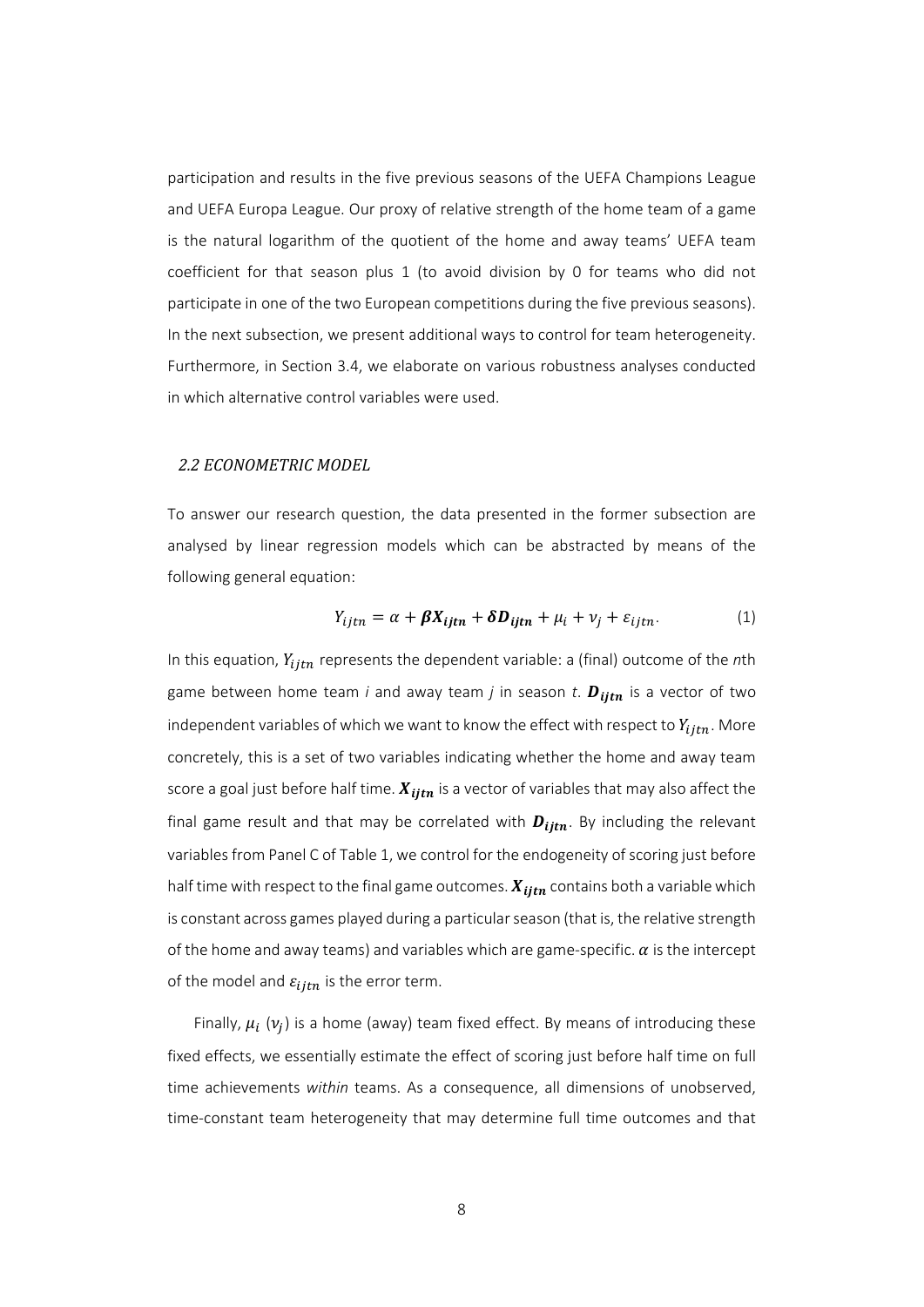may correlate with scoring behaviour just before half time are controlled. However, the effect of scoring just before half time is in these fixed effects models exclusively identified based on the information for (home and away) teams for which we observe at least one game in which this team or its competitor scores a goal just before half time and one game in which this is not the case. This results in a lower level of statistical power. Therefore, in intermediate versions of ourstatistical model, we control (related to the relative strength of the national competitions and the culturally driven game tactics mentioned in Section 1) for fixed effects at the country of the home and away team level only.

For each of the models presented in Section 3, we computed multicollinearity diagnostics leading to variance inflation factors lower than 10. In case a binary dependent variable was used, standard errors were White‐corrected. In Section 3.4, we elaborate on the robustness of our findings based on regression model (1) to alternative (non‐linear) model specifications.

### **III. RESULTS**

#### *3.1 BENCHMARK MODEL*

Table 2 presents the results of regressing the goal difference at full time on indicators of scoring behaviour just before half time (following our strict sense definition) and various sets of control variables. Based on the soccer myth predicting a positive effect of scoring just before half time, a significantly positive (negative) effect of a goal just before half time by the home (away) team on the goal difference at full time is expected.

In regression (1), we only control for the score at half time (goal difference and number of goals by the home team at half time). From model (2) on, the additional controlsfor other game events and characteristics mentioned in Section 2.1 are added. From model (3) on, our proxy of relative strength of the home team is also included.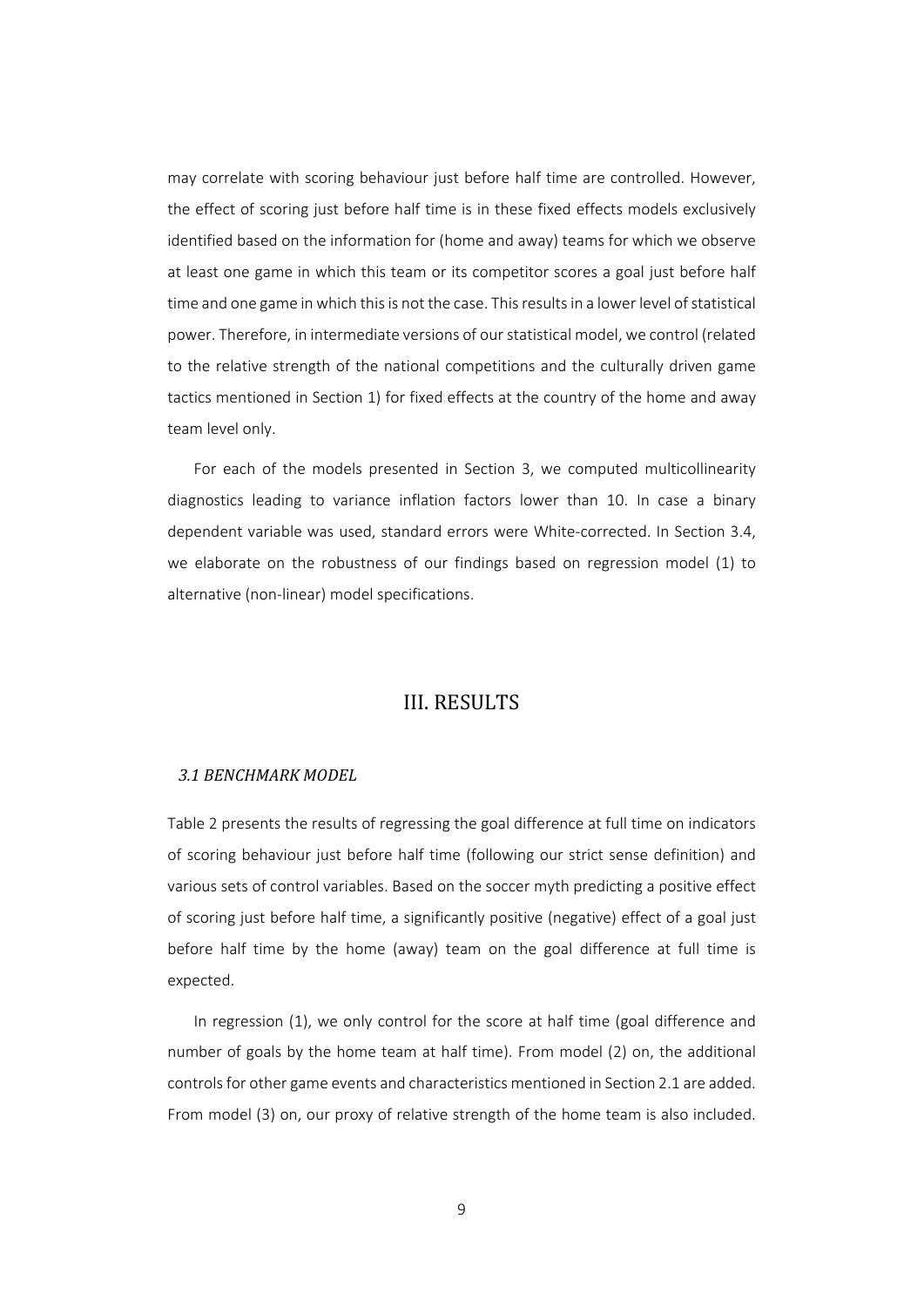Finally, model (4) and model (5) control additionally for fixed effects at the country and team level, respectively.

### <Table 2 about here>

The estimation results with respect to our main explanatory variables are robust across the five regression models. On the one hand, and in contrast to the related soccer myth, a significantly *negative* effect of scoring a goal just before half time by the home team is found with respect to the goal difference at full time. This effect is higher in magnitude and more significant when country or team fixed effects are added. For our most extensive model, we find that a goal just before half time by the home team lowers the goal difference by 0.520 goals, *ceteris paribus*. With respect to the effect of a goal just before half time by the away team, we do not find a statistically significant effect on the goal difference at full time. We elaborate on potential explanations for these results in Section 4.

Before inspecting the sensitivity of the mentioned main findings to alternative variables capturing achievements at full time and scoring behaviour just before half time, we briefly discuss some secondary results reported in Table 2. Firstly, a highly significant association of goal difference at full time with the goal difference at half time, with the expected positive sign, is found. Conditional on goal difference at half time, the number of goals scored by the home team (and *ipso facto* the number of goals by the away team) at half time has no effect on the goal difference at full time. Secondly, there is a negative effect (significant when controlling for country or team fixed effects) of a red card for the home team, whilst no effect of a red card for the away team is found. This finding is remarkably consistent with Mechtel et al. (2011), who found that the expulsion of one of their players had a negative impact on the home team's performance but a mixed impact, depending on the time remaining after the sending‐off, for the away team. Thirdly, the effect of the (time‐varying) relative strength of the home team becomes statistically insignificant when (time‐constant) fixed effects at the home and away team level are included.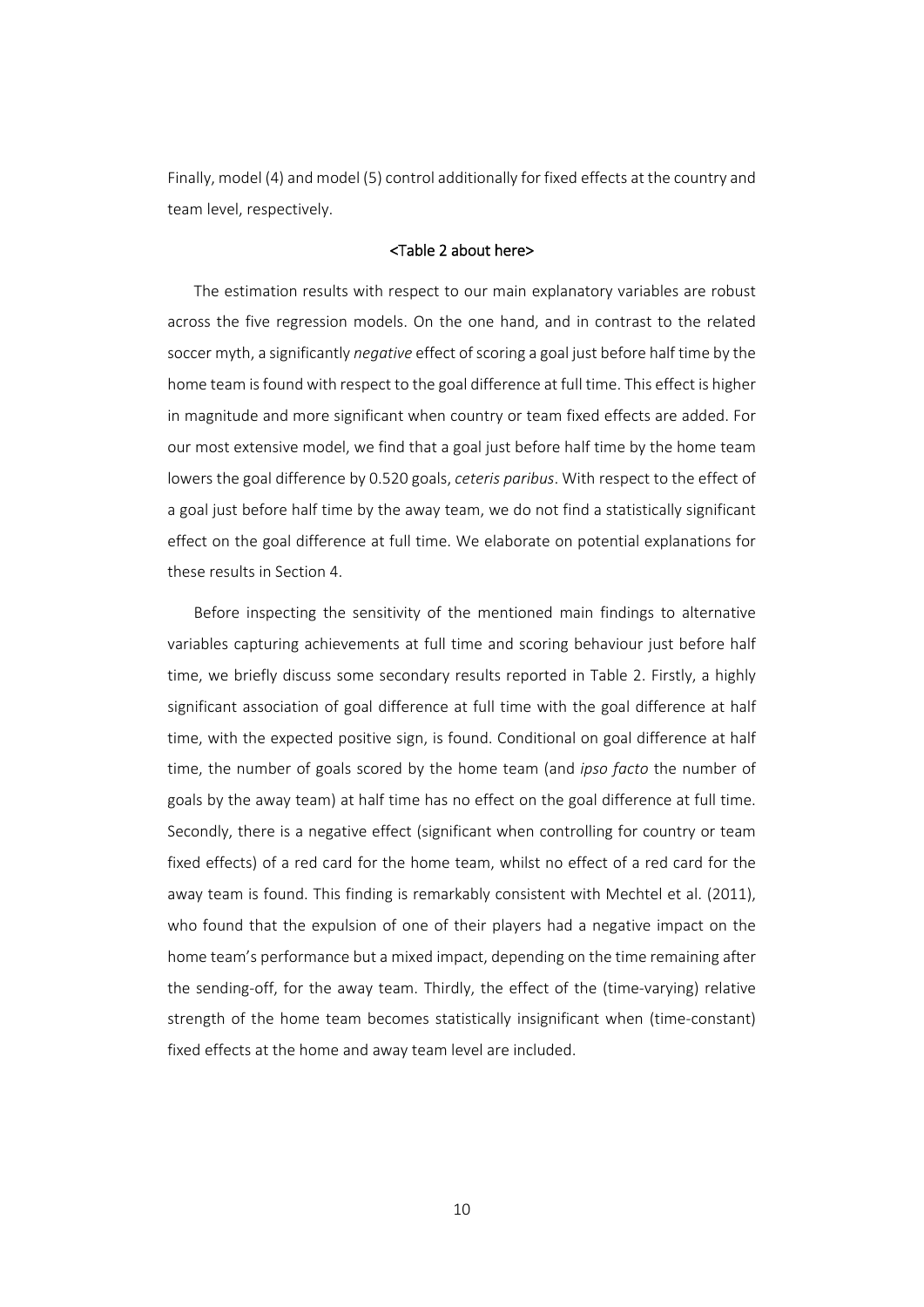#### *3.2 ALTERNATIVE DEPENDENT AND INDEPENDENT VARIABLES*

In this subsection, we test the sensitivity of our main finding of a negative (neutral) effect of scoring just before half time by the home (away) team on full time achievement to alternative proxies of our main explanatory and dependent variables. In addition, the alternative soccer myth of a premium of scoring immediately at the start of the second half is exposed to an empirical test. Throughout this subsection, regression model (5) of Table 2 is used as our benchmark regression.

Table 3 presents our regression results when adopting the less strict definitions of "just before half time" mentioned in Section 2.1. Our main finding presented in Section 3.1 turns out to be robust to the various definitions used. The result of regressing goal difference at full time on scoring behaviour between the start of minute 42 (instead of minute 45) and half time is an exception, asthe effect of a goal during thistime window by the home team becomes insignificant. However, with a p-value of 0.102, this coefficient also tends towards significance, albeit only at the 10% significance level.

On the other hand, when regressing the goal difference at full time on indicators of scoring behaviour by the home and away teams between the start of minute 44 (instead of minute 45) and half time, the effect of a home goal during thistime window, keeping the most extensive set of controls constant, is even more significant than the one found for our benchmark regression. This is related to a decrease in the standard error for this variable (and thereby to the higher variation in this variable, as mentioned in Section 2.1) compared to the corresponding variable in our benchmark regression and not to an increase in the absolute value of the estimated coefficient (which also slightly decreases, that is, from 0.520 to 0.493).

#### <Table 3 about here>

With respect to the effect of a goal by the away team, a non-significantly positive effect on the goal difference at full time is found for four of the five (benchmark and alternative) definitions of "just before half time". This is, to some extent, consistent with the empirical pattern mentioned in the previous paragraphs, as a higher goal difference (that is, as mentioned in Section 2.1, the number of goals scored by the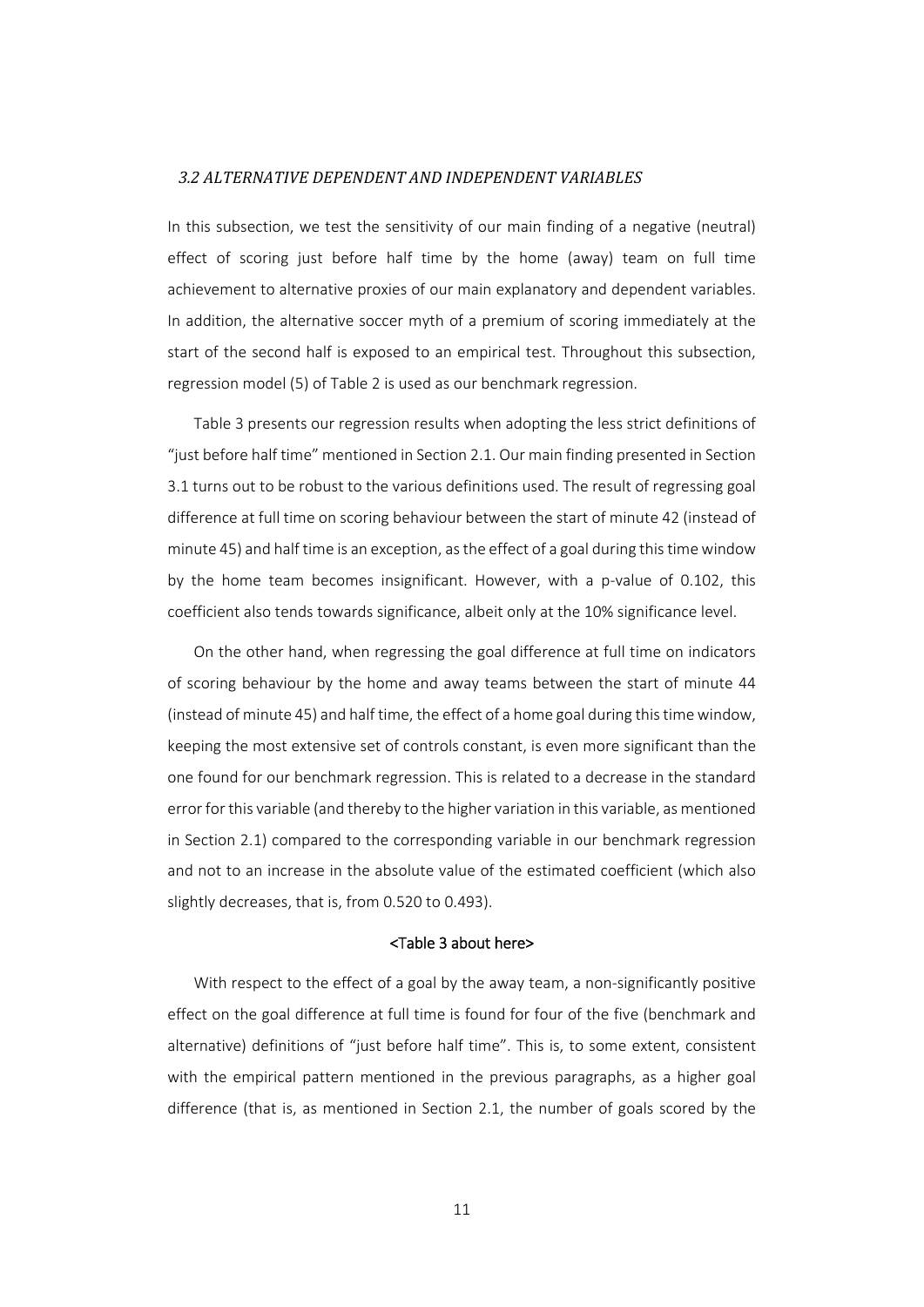home team minus the number of goals scored by the away team) at full time is to the *disadvantage* of the away team.

Next, in the first two columns of Table 4, we present the results of regressing victory by the home team (column  $(1)$ ) and victory for the away team (column  $(2)$ ) on the set of variables included in our benchmark regression. In line with its effect on the goal difference at full time, a goal just before half time by the home team lowers the chances of a victory for this team by 8.7 percentage points and increases the chances of a victory for the away team (and *ipso facto*  a loss for the home team) by 10.7 percentage points, *ceteris paribus*. However, only the latter effect is statistically significant and this at the 10% significance level only. In addition, and in line with the results presented in Table 2, no evidence isfound for an effect of a goal just before half time by the away team. So, again, no evidence is found overall for the soccer myth investigated in this study, but the opposite dynamic is less outspoken with respect to victory chances than with respect to goal difference at full time.

#### <Table 4 about here>

Furthermore, in model (3) (model (4)) the final number of goals by the home (away) team is used as a dependent variable; in model (5) (model (6)) the probability of a first goal in the second half by the home (away) team is used as a dependent variable. We find that a goal just before half time by the home team, keeping the score at half time and other controls constant, lowers the final number of goals by this team by 0.537 and its probability of scoring in the second half before a goal by the away team is conceded by 23.2 percentage points. These effects are in line with our benchmark results and highly significant. In addition, no effect of scoring behaviour just before half time is found with respect to the goals scored by the away team during the second half. As a consequence, the findings presented in the latter columns of Table 4 give an insight into the dynamics underlying our main finding: home teams who score just before half time end up with a less beneficial goal difference due to their lower probability of scoring a goal during the second half (rather than due to a higher probability of scoring a goal during the second half by the away team).

In addition, for model (1) of Table 4, we find a negative effect of a red card for the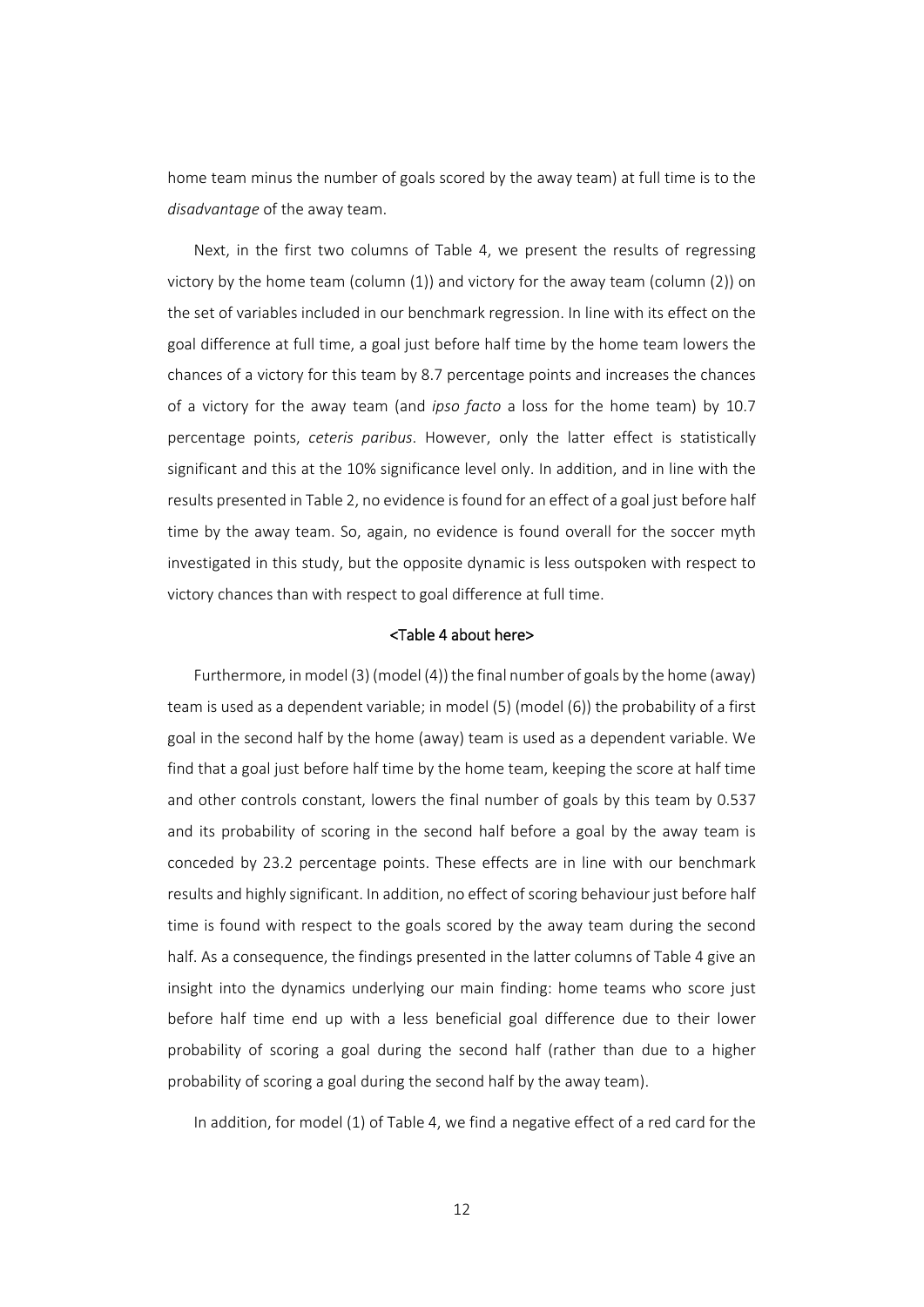away team during the first half on the final victory probability of the home team. So, an away team that gets a red card is, all other game events and characteristics kept constant, better off (that is, their probability of losing the game is lower). This result also to some extent corroborates the aforementioned findings of Mechtel et al. (2011). Moreover, in line with the discussion of our secondary results reported in Table 2, we find a negative effect of a red card for the home team on its final number of goals and its probability of scoring the first goal in the second half.

To test the alternative soccer myth (that a particularly good moment to score a goal is immediately at the start of the second half), we regress, by analogy with our benchmark regression, the goal difference at full time on variables indicating a goal by the home (away) team during the first five minutes of the second half. We return to alternative operationalisations of this alternative myth in Section 3.4. In addition, we control for the game events and characteristics as they are observed at the end of this time window—that is, at the start of minute 51 (minute six of the second half). However, as can be seen in Table 5, also with respect to this second soccer myth, we do not find any supporting evidence based on our sample of 1,179 recent games in the UEFA Champions League and UEFA Europa League. The scoring behaviour of neither of the two competing teams has a significant effect on the goal difference at full time.

#### <Table 5 about here>

Given that neither myth survives the confrontation with our statistical analyses, one could wonder whether another particular time window during the first half is the best in which to score a goal. Therefore, we run additional regressions in which nine (three) indicators of goal scoring behaviour during subsequent time windows of five (15) minutes were introduced. However, conditional on the score at half time, no time windowturned out to be statistically significantly more appropriate to score a goal than any other.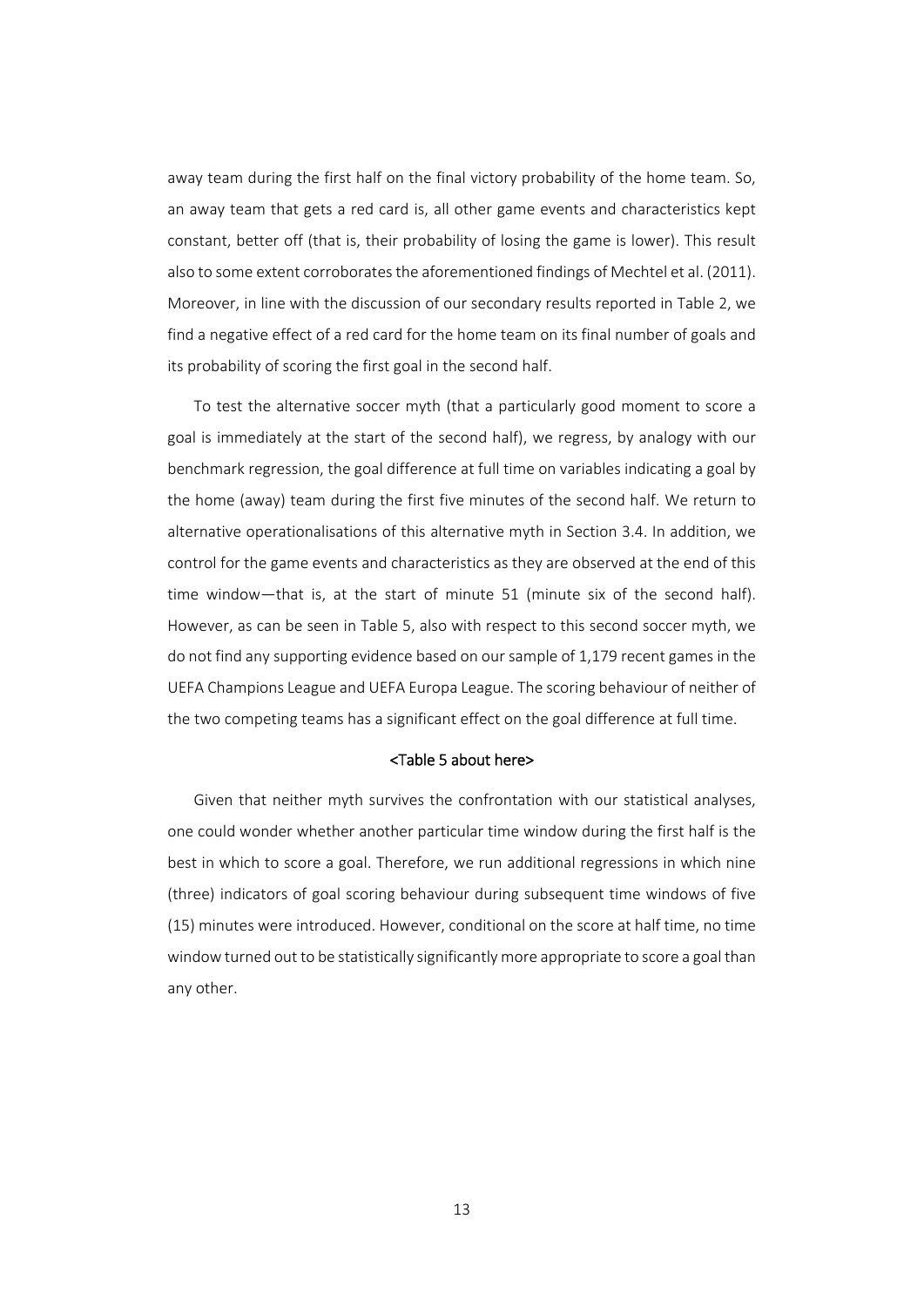#### *3.3 HETEROGENEOUS EFFECTS*

In this subsection, we explore dimensions of potential heterogeneity in our main finding of a negative effect of a goal just before half time by the home team on the final goal difference, keeping the score at half time and other game events and characteristics constant. Firstly, in model (1) of Table 6, we interact the variable indicating a goal just before half time by the home team with our variable capturing the relative strength of this home team. We do this as, intuitively, one could expect that if the home team is a lot stronger, the timing of goals will not make a substantial difference with respect to the final game outcomes. Related, in model (2), we interact our treatment indicator with the goal difference at half time. Again, the idea is that if the goal difference is very high (to the advantage of the home team), the emotion brought about by a goal just before half time will not transcend the overall emotion of the high goal difference at half time. Finally, in model (3), we interact our treatment indicator with a variable indicating that the goal scored just before half time led to a transition from a tie to a leading position. In that case, the (psychological) treatment (and its effect) is expected to be higher in magnitude. For reasons of comparability of the regression resultsin Table 6, all explanatory variablesthat are interactedwith "Goal home team between start of minute 45 and half time" are normalised by subtracting their average among the games for which our treatment indicator is 1. However, none of the interactions presented in Table 6 turns out to be statistically significantly different from 0.

#### <Table 6 about here>

### *3.4 ROBUSTNESS CHECKS*

In addition to the analyses presented in this article, we conducted many alternative analysesto check the robustness of our results. Firstly, for all analyses presented in this article, we also run the corresponding (ordered) logistic regressions. However, in the end we opted to present linear models, given (i) our overall focus on continuous dependent variables; (ii) the good performance of the linear probability model with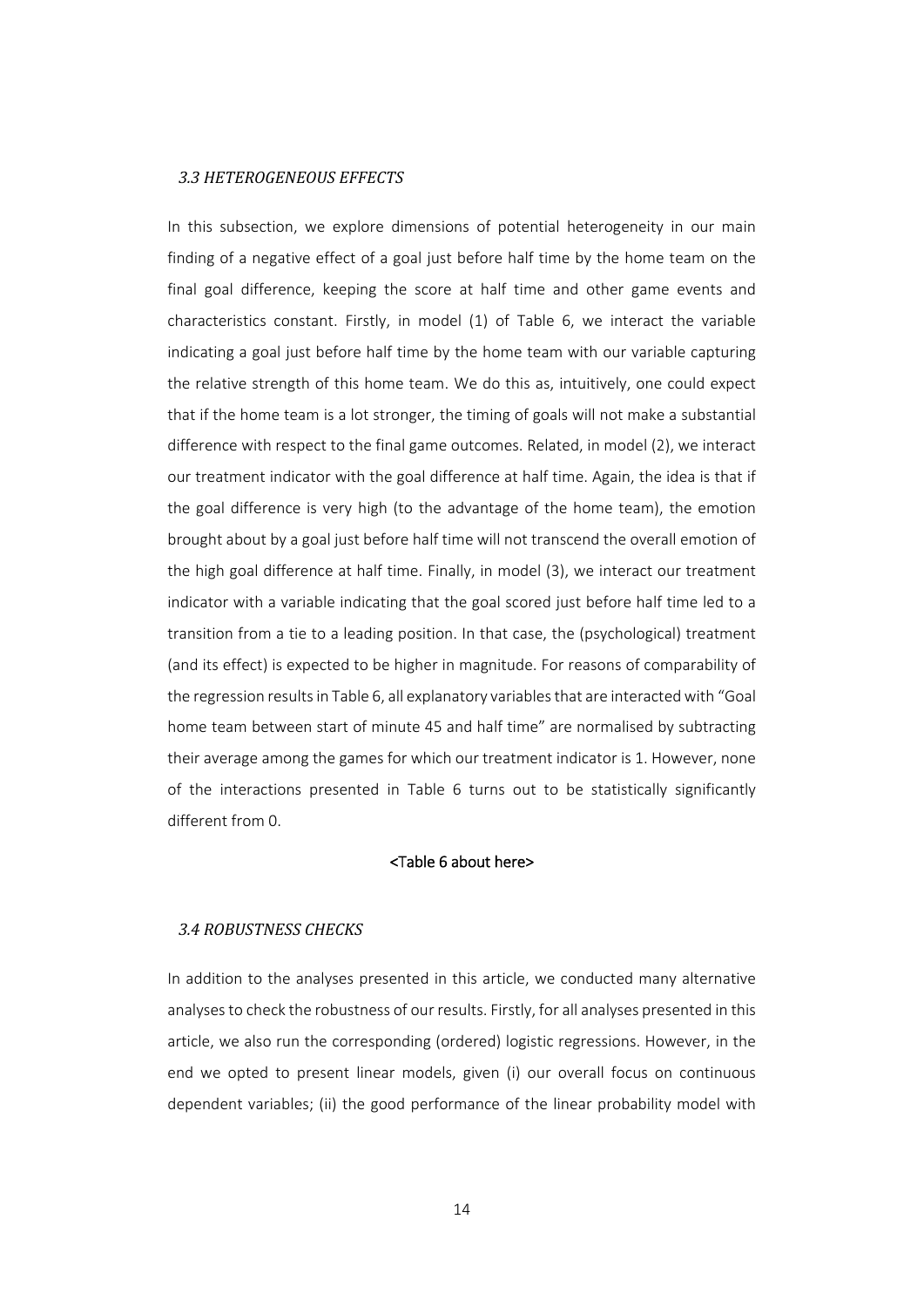White‐corrected standard errors for binary dependent variables (Angrist and Pischke, 2008); and (iii) the incidental parameters problem when combining logistic regression models with fixed effects (Greene, 2004). Secondly, we re-estimated all regression models without excluding the games with no competitive value (see Section 2.1). Thirdly, the alternative soccer myth was tested for other definitions of "at the start of the second half" (first minute, first two minutes, first three minutes and first four minutes instead of first five minutes). Fourthly, various alternative specifications were tested with respect to our control variables, among which were (i) half time score dummies instead of the combination of two continuous variables used in our benchmark regression; (ii) season‐specific team fixed effects instead of regular team fixed effects; and (iii) random effects at the home (away) team level instead of fixed effects at this level. Fifthly, various interactions other than those presented in Table 6, between scoring behaviour just before half time by the home team and game events and characteristics, were explored—for example, interactions with (i) non-linear alternatives for the relative strength of the teams; (ii) non‐linear specifications for the goal difference at half time; (iii) a dummy for a non‐negative (instead of positive) goal difference thanks to the goal just before half time; and (iv) a dummy for games in the group stage of the competitions. Finally, dimensions of heterogeneity in the overall zero effect of a goal just before half time by the away team (instead of the home team) were also tested. However, none of these analyses, the results of which are available on request, led to conclusions other than those presented in the former subsections.

### IV. DISCUSSION

In this section, we elaborate on potential explanations for our main finding of a nonpositive effect of scoring just before half time on full time achievement. We structure this discussion following the clusters of success factors in professional soccer outcomes mentioned in Section 1: (i) team and coach ability; (ii) team effort; (iii) mental and physical condition of the team players; and (iv) choices made by these players, their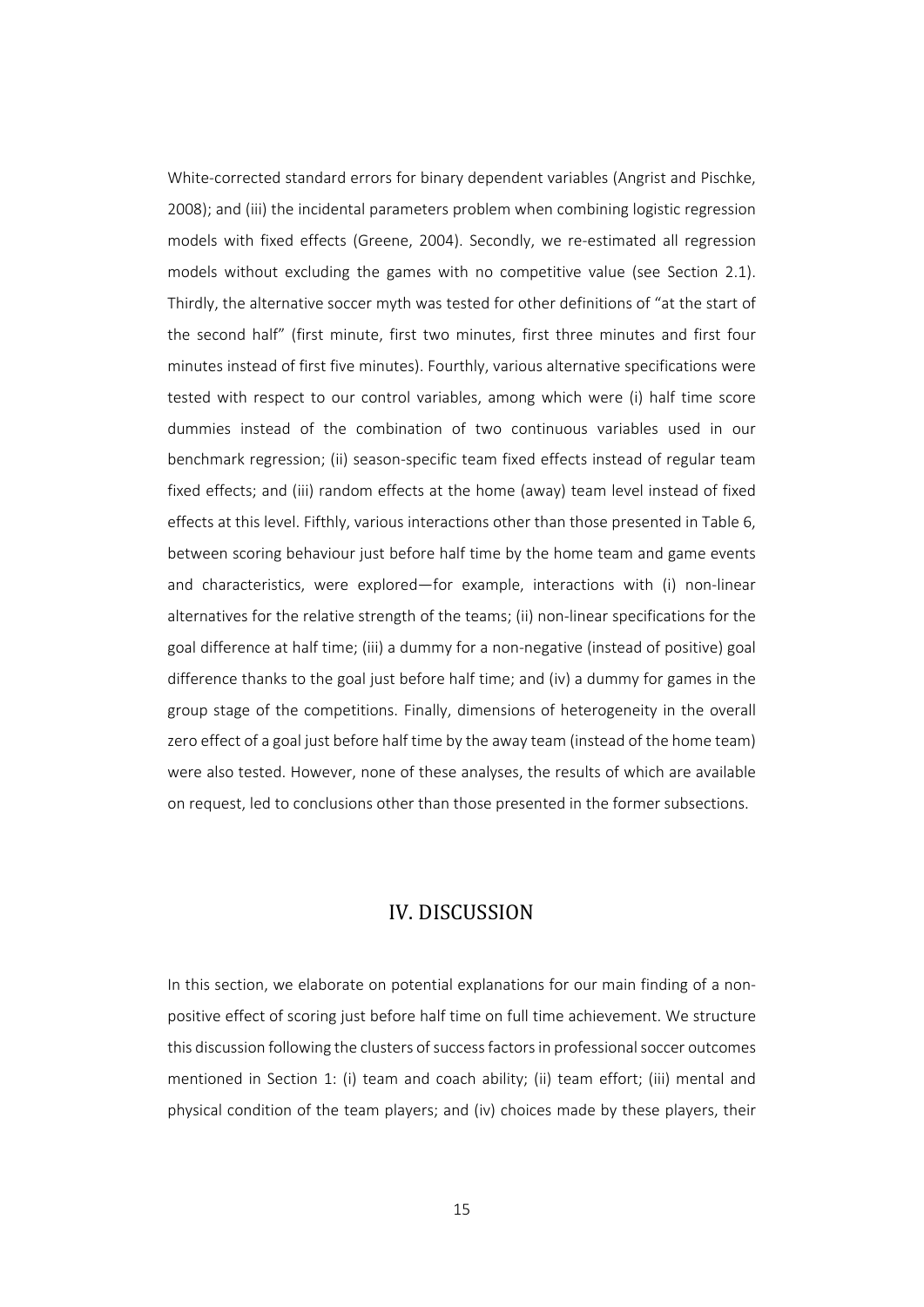coach and the referee. As team and coach ability is constant in the short term, no explanations for our findings related to this factor are put forward.

Firstly, a goal just before half time may lead to decompression—that is, a reduction of pressure. This might be the case especially for teams playing at their home ground in general and particularly when attendance (relative to the stadium's capacity) is high (Baumeister and Steinhilber, 1984; Carmichael and Thomas, 2005; Jordet, 2009). A goal just before half time by the home team can make the difference between being sent to the locker rooms with supportive applause or with pressurising boos. As a consequence, a (home) team that scores a goal just before half time may (unconsciously) relax a bit and go into the break with a feeling of having accomplished something. While believers of the soccer myth under investigation may perceive decompression as an asset, peer‐reviewed literature shows that it can lead to lower performance (Berger and Pope, 2011; Heath et al., 1999; Jackson et al., 1998). Translated to the setting of a soccer game, the decompression related to a goal just before half time may lead to complacency rather than mobilisation of more effort during the second half. This explanation is supported by the observation that our main finding is related to the home team's lower probability of scoring a goal during the second half (rather than due to a higher probability of scoring a goal during the second half by the away team) after a goal just before half time.

A second explanation goes the other way around. Players who leave the soccer pitch with a fresh goal may feel an elevation in ego, status, and position. Again, this may be the case especially for the home team, as supporters may support this egotism (Baumeister and Steinhilber, 1984). Peer‐reviewed literature relates this rise in self‐ consciousness to more pressure to deliver (*ergo*, to cope with expectations) and, subsequently, to choking under pressure (Beilock and Gray, 2007; Dohmen, 2008; Jackson et al., 2006; Jordet, 2010; Schlenker et al., 1995). As a consequence, scoring just before half time may backfire on the mental status of the (home) team and thereby affect subsequent performance negatively.

Finally, the emotion of a goal just before half time may affect the tactical decisions trainers propose during the break (Berger and Pope, 2011; Larrick et al., 2009). If a goal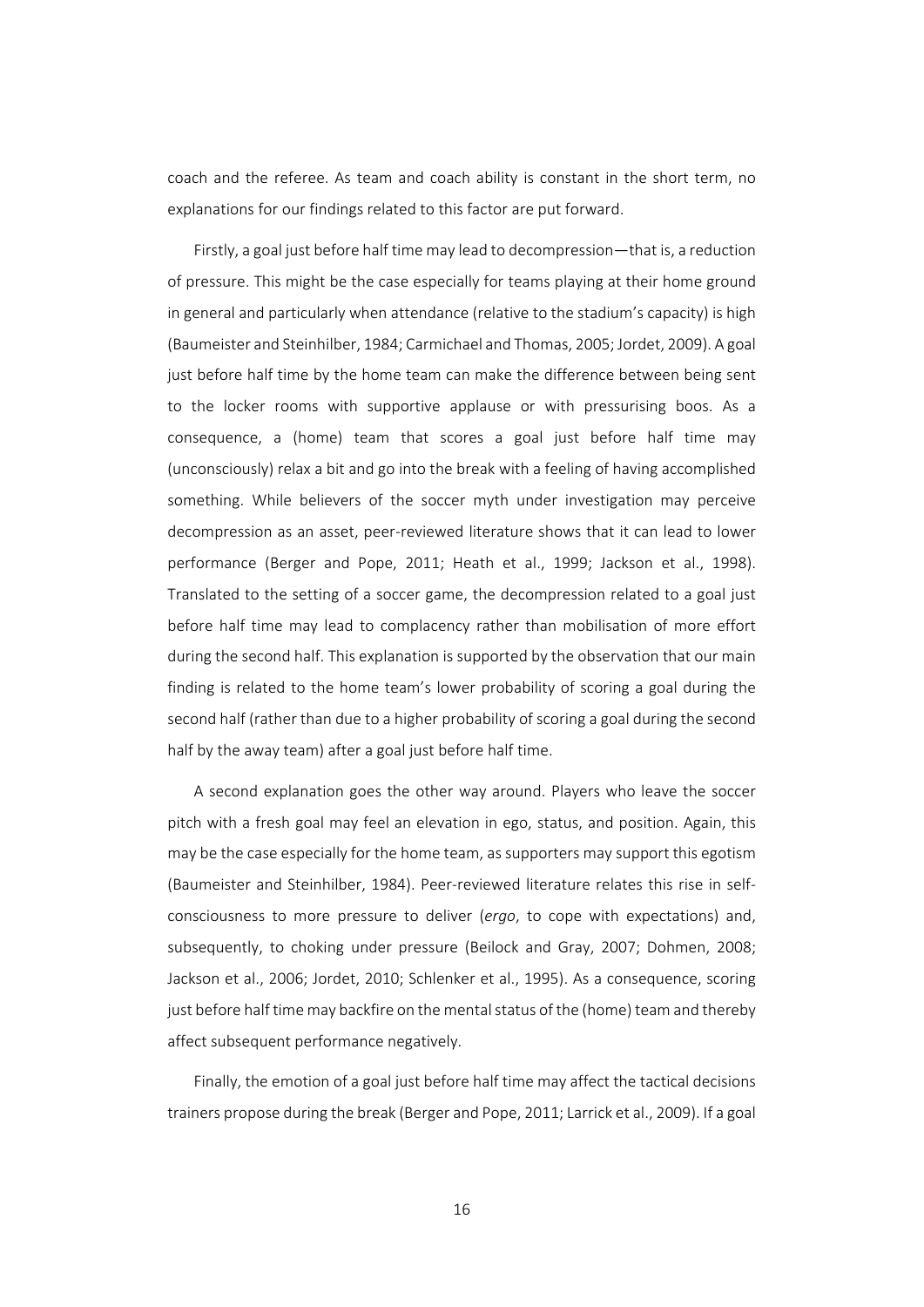just before half time obscures the assessment of the relative strength of the competing teams, this may yield tactical decisions which are not taken on a rational basis. Again, this problem might be more crucial for home teams. Home teams are, in general, expected to (and found to) follow a more offensive strategy than away teams(Caliendo and Radic, 2006; Carmichael and Thomas, 2005). It is often suggested that, while the away teams' more defensive tactics are less complex, this more offensive strategy for home teams results in a constant struggle for a balance between scoring and playing attractive soccer on the one hand, and not letting the away team counterattack on the other (Carmichael and Thomas, 2005; Mechtel et al., 2011). The emotion of a goal just before half time might be a source of imbalance in this respect.

# V. CONCLUSION

This study was, to the best of our knowledge, the first attempt in peer‐reviewed literature to test the soccer myth that a particularly good moment to score a goal is just before half time. To this end, we constructed a unique data set containing rich information on 1,179 games played in the UEFA Champions League and the UEFA Europa League between 2008 and 2014. Our analysis of these data did not support the myth. In contrast, conditional on the goal difference and other game events and characteristics at half time, the final goal difference to the advantage of the home team turned out to be 0.520 goals lower in case of a goal just before half time by this team. We showed that this main finding relates to the home team's lower probability of scoring a goal during the second half (rather than due to a higher probability of a goal being scored during the second half by the away team) after scoring a goal just before half time. On the other hand, we found a robustly neutral effect of scoring just before half time by the away team on full time achievement.

Besides the core finding that the soccer myth under investigation does not survive the confrontation with a first scientific evaluation (and, by extension, that trainers and players should not particularly chase a goal just before half time), our main results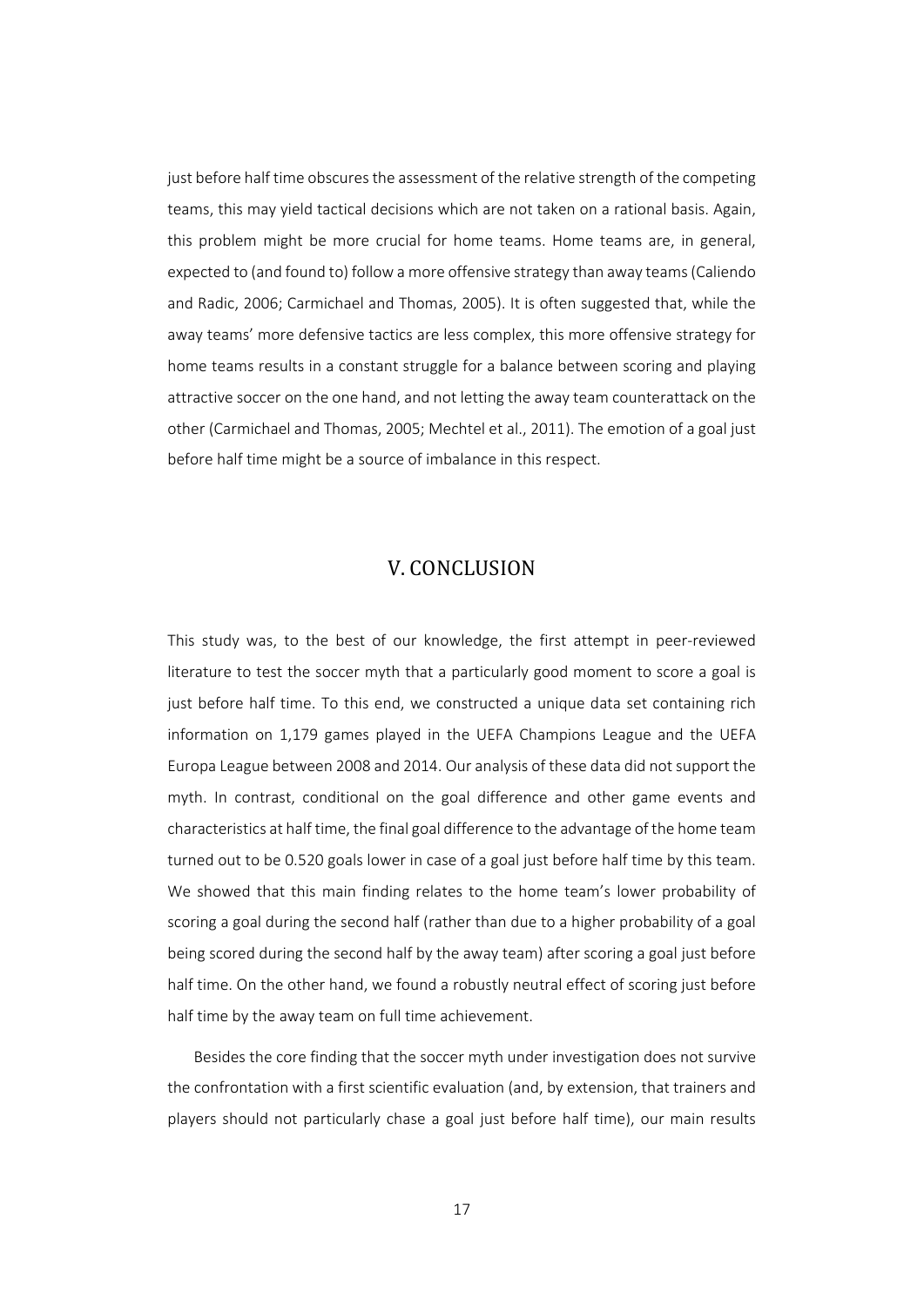incorporate another relevant take‐away message for the peer‐reviewed literature on the determinants of achievement in soccer. Like Mechtel et al. (2011), we concluded that the success factor under investigation in our study has a fundamentally heterogeneous effect depending on the home versus away status of the team. In the discussion of our results, we linked this finding to psychological dynamics which may essentially differ according to this status. As a consequence, we believe that further research on the determinants of soccer achievement must not neglect this natural dimension of heterogeneity.

We end this article by briefly highlighting two additional directions for further research related to limitations inherent to our study. Firstly, our results can be given a causal interpretation when one is willing to assume that, after controlling for the game events and characteristics included in our analyses, the event of scoring a goal just before half time (instead of at another moment) is random. We aimed to include all game events and characteristics which, based on our reading of the literature, could be expected to correlate with the event of a goal just before half time and full time achievement, but it is still possible that the association under investigation is confounded by other, unobserved events and characteristics. Therefore, although we do not see identification strategies which could (quasi) perfectly mimic random assignment of scoring behaviour just before half time, we are in favour of further research analysing the empirical value of the soccer myth central to this study by means of alternative statistical strategies. Secondly, while we were able to offer potential explanations supported by peer-reviewed literature for the non-positive association found between full time achievement and scoring just before half time, our analyses do not allow us to disentangle the exact empirical importance of these explanations. Therefore, we are in favour of future research, potentially including qualitative types of analysis, exploring the actual relevance of these mechanisms. This future research has the potential to yield insights relevant to more classical fields such as labour economics and labour psychology—for example, about timing of incentives and performance (Kahn, 2000; Szymanski, 2003).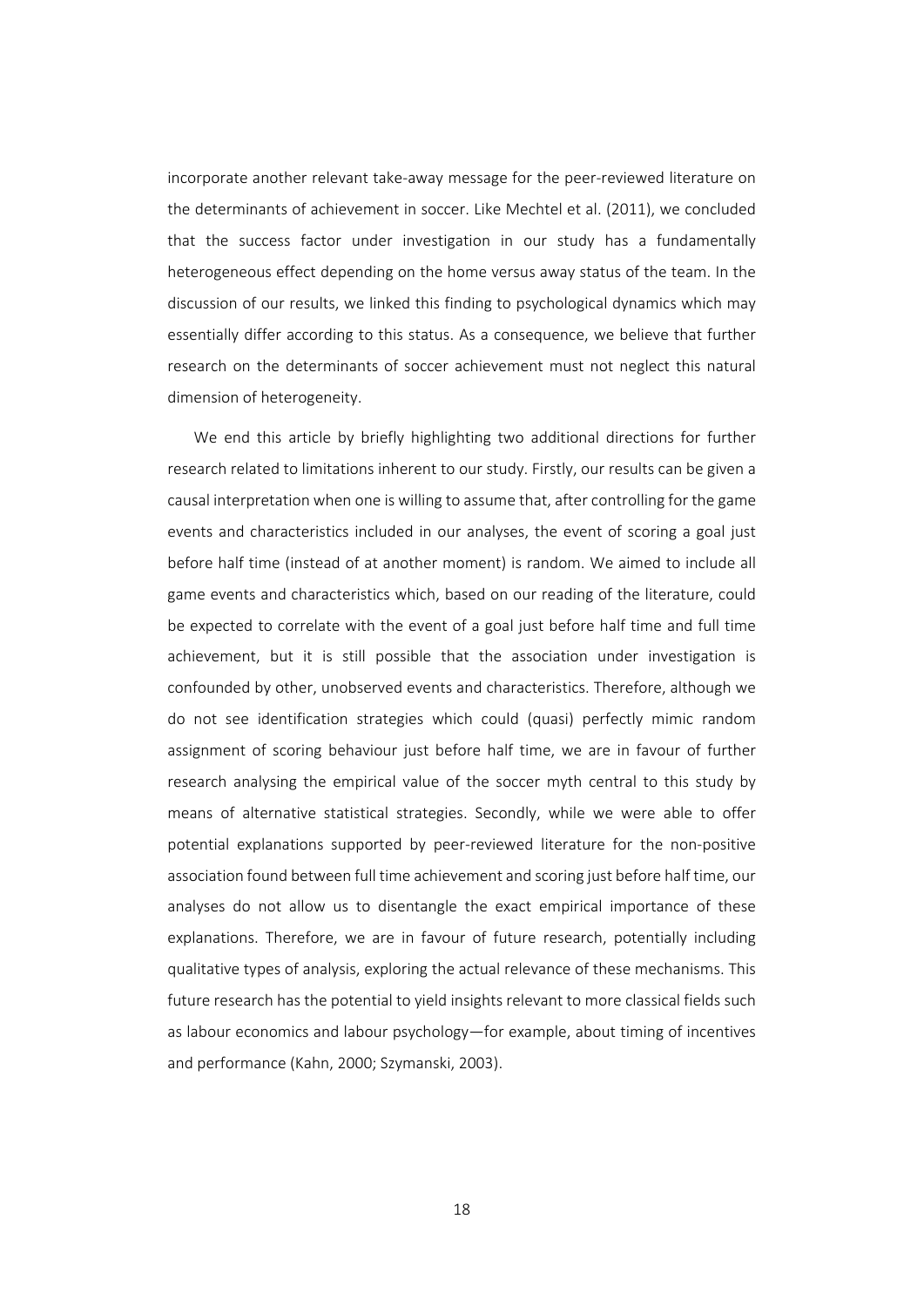## **REFERENCES**

Angrist, Joshua D. and Jörn‐Steffen Pischke (2008). *Mostly Harmless Econometrics: An Empiricist's Companion*. Princeton: Princeton University Press.

Attrill, Martin J., Karen A. Gresty, Russell A. Hill and Robert A. Barton (2008). Red Shirt Colour is associated with Long‐term Team Success in English Football, *Journal of Sports Sciences*. 26: 577–582.

Bachan, Ray, Barry Reilly and Robert Witt (2014). Team Performance and Race: Evidence from the English and French National Soccer Teams, *Applied Economics*. 46: 1535–1546.

Bäker, Agnes, Mario Mechtel and Karin Vetter (2012). Beating thy Neighbor: Derby Effects in German Professional Soccer, *Journal of Economics and Statistics*. 232: 224– 246.

Balduck, Anne‐Line, Anita Prinzie and Marc Buelens (2010). The Effectiveness of Coach Turnover and the Effect on Home Team Advantage, Team Quality and Team Ranking, *Journal of Applied Statistics*. 37: 679–689.

Bar‐Eli, Michael, Ofer H. Azar, Ilina Ritov, Yael Keidar‐Levin and Galit Schein (2007). Action Bias among Elite Soccer Goalkeepers: The Case of Penalty Kicks, *Journal of Economic Psychology*. 28: 606–621.

Barros, Carlos P. and Stephanie Leach (2006). Performance Evaluation of the English Premier Football League with Data Envelopment Analysis, *Applied Economics*. 38: 1449–1458.

Baumeister, Roy F. (1984). Choking under Pressure: Self‐consciousness and Paradoxical Effects of Incentives on Skilful Performance, *Journal of Personality and Social Psychology*. 46: 610–620.

Baumeister, Roy F. and Andrew Steinhilber (1984). Paradoxical Effects of Supportive Audiences on Performance under Pressure: The Home Field Disadvantage in Sports Championships, *Journal of Personality and Social Psychology*. 47: 85–93.

19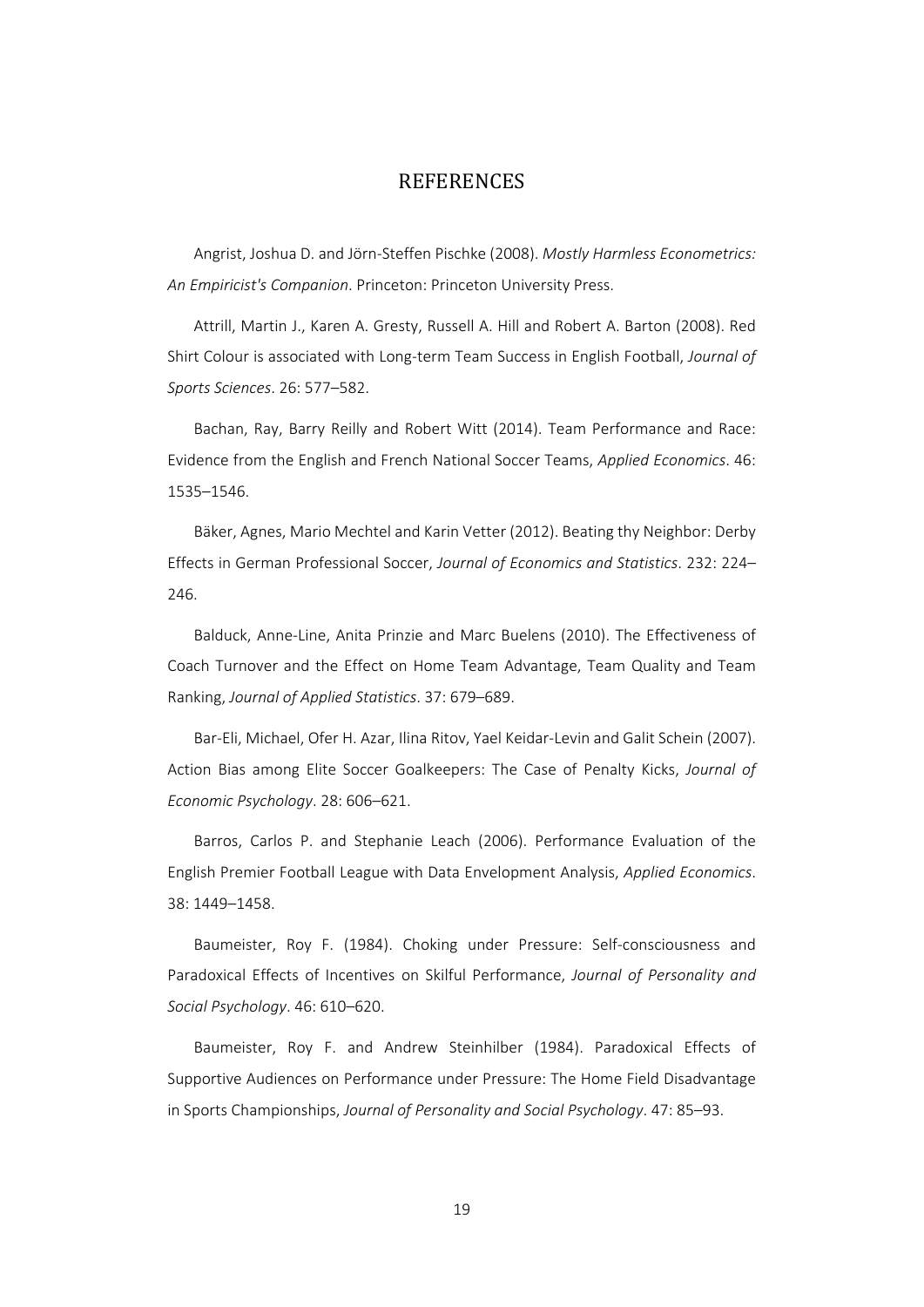BBC (2015). *Premier League in Record £5.14bn TV Rights Deal*. Retrieved 26 May 2016 from http://www.bbc.com/news/business‐31379128

Beilock, Sian L. and Rob Gray (2007). Why do Athletes Choke under Pressure? In: Gershon Tenenbaum and Robert C. Eklund (eds.), *Handbook of Sport Psychology*. Hoboken: John Wiley and Sons.

Berger, Jonah and Devin Pope (2011). Can Losing Lead to Winning? *Management Science*. 57: 817–827.

Boyko, Ryan H., Adam R. Boyko and Mark G. Boyko (2007). Referee Bias Contributes to Home Advantage in English Premiership Football, *Journal of Sports Sciences*. 25: 1185–1194.

Buraimo, Babatunde, David Forrest and Robert Simmons (2010). The 12th Man? Refereeing Bias in English and German Soccer, *Journal of the Royal Statistical Society: Series A*. 173: 431–449.

Caliendo, Marco and Dubravko Radic (2006). Ten do it Better, do they? An Empirical Analysis of an Old Football Myth, *IZA Discussion Paper Series*. 2158.

Carmichael, Fiona and Dennis Thomas (2005). Home‐Field Effect and Team Performance, *Journal of Sports Economics*. 6: 264–281.

Carron, Albert V., Todd M. Loughhead and Steven R. Bray (2005). The Home Advantage in Sport Competitions: Courneya and Carron's (1992) Conceptual Framework a Decade Later, *Journal of Sports Sciences*. 23: 395–407.

d'Addona, Stefano and Axel Kind (2014). Forced Manager Turnovers in English Soccer Leagues: A Long‐term Perspective, *Journal of Sports Economics*. 15: 150–179.

Dawson, Peter and Stephen Dobson (2010). The Influence of Social Pressure and Nationality on Individual Decisions: Evidence from the Behaviour of Referees, *Journal of Economic Psychology*. 31: 181–191.

Dawson, Peter, Stephen Dobson, John Goddard and John Wilson (2007). Are Football Referees really Biased and Inconsistent? Evidence from the English Premier League, *Journal of the Royal Statistical Society: Series A*. 170: 231–250.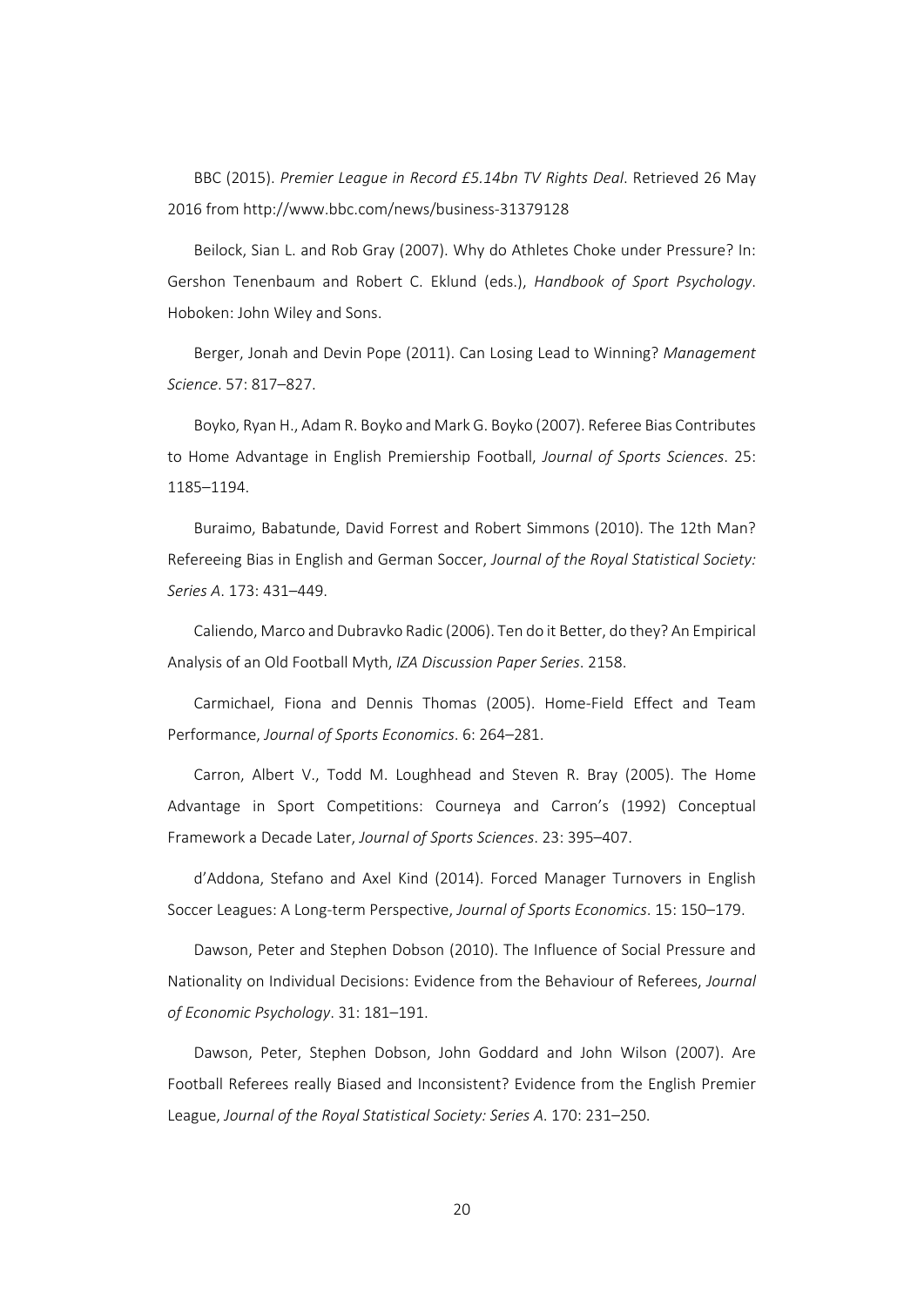Dohmen, Thomas J. (2008). Do Professionals Choke under Pressure? *Journal of Economic Behavior & Organization*. 65: 636–653.

Dohmen, Thomas J. (2008). The Influence of Social Forces: Evidence from the Behavior of Football Referees, *Economic Inquiry*. 46: 411–424.

Dohmen, Thomas J. and Jan Sauermann (forthcoming). Referee Bias, *Journal of Economic Surveys*.

FIFA (2015). *Laws of the Game 2015/2016*. Zurich: FIFA.

Franck, Egon P. and Stephan Nüesch (2010). The Effect of Talent Disparity on Team Productivity in Soccer, *Journal of Economic Psychology*. 31: 218–229.

Franck, Egon P. and Stephan Nüesch (2011). The Effect of Wage Dispersion on Team Outcome and the Way Team Outcome is Produced, *Applied Economic*s. 43: 3037–3049.

Frey, Bruno S., Markus Schaffner, Sascha L. Schmidt and Benno Torgler (2013). Do Employees Care about their Relative Income Position? Behavioral Evidence Focusing on Performance in Professional Team Sport, *Social Science Quarterly.* 94: 912–932.

Frick, Bernd, Joachim Prinz and Karina Winkelmann (2003). Pay Inequalities and Team Performance: Empirical Evidence from the North American Major Leagues, *International Journal of Manpower*. 24: 472–488.

Fry, Tim R. L., Guillaume Galanos and Alberto Posso (2014). Let's Get Messi? Top‐ Scorer Productivity in the European Champions League, *Scottish Journal of Political Economy*. 61: 261–279.

García‐Rubio, Miguel A., Andés J. Picazo‐Tadeo and Francisco González‐Gómeza (2011). Does a Red Shirt Improve Sporting Performance? Evidence from Spanish Football, *Applied Economics Letters*. 18: 1001–1004.

Garicano, Luis, Ignacio Palacios‐Huerta and Canice Prendergast (2005). Favoritism under Social Pressure, *Review of Economics and Statistics*. 87: 208–216.

Greene, William (2004). The Behaviour of the Maximum Likelihood Estimator of Limited Dependent Variable Models in the Presence of Fixed Effects, *Econometrics*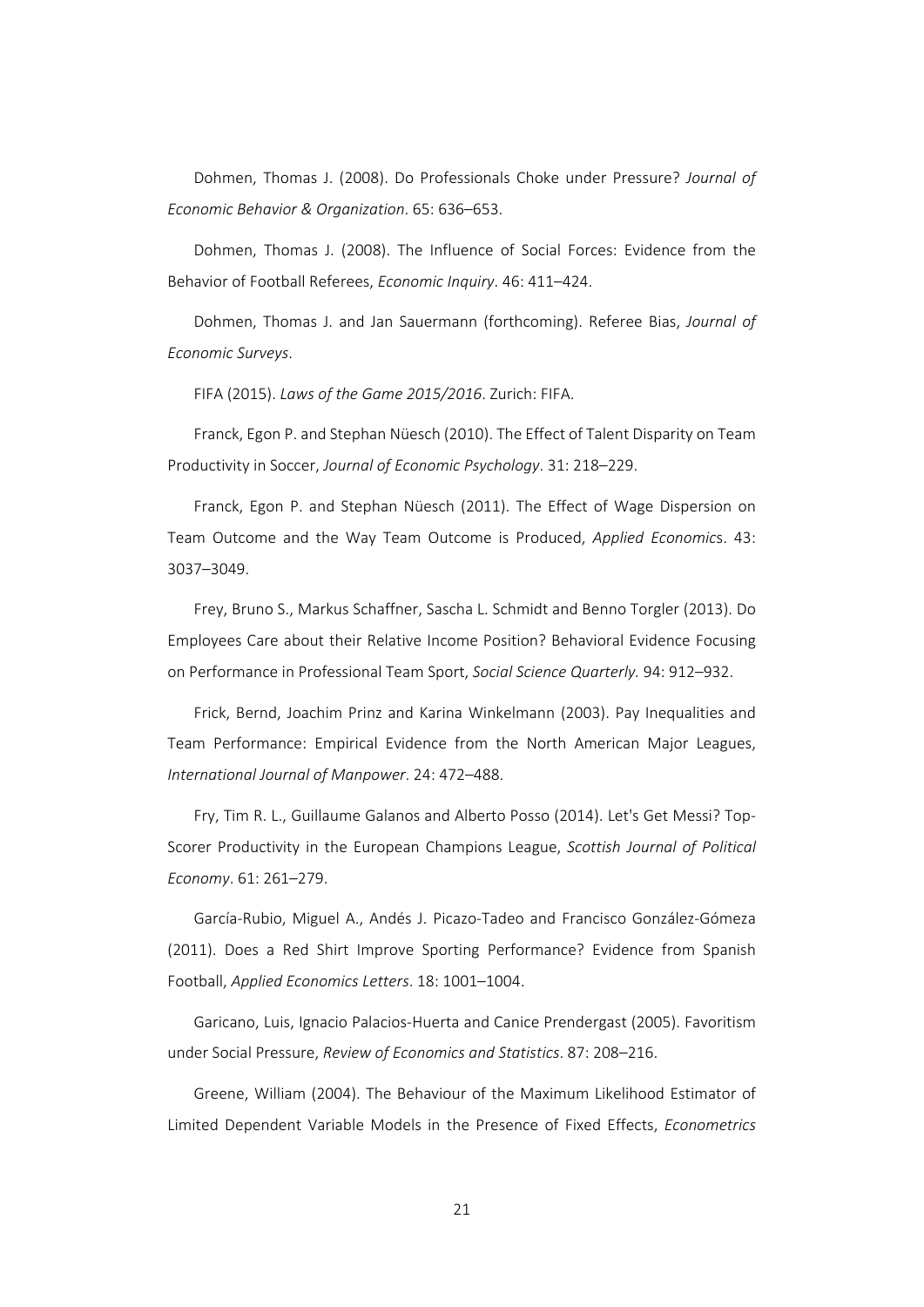*Journal.* 7: 98–119.

Heath, Chip, Richard P. Larrick and George Wu (1999). Goals as Reference Points, *Cognitive Psychology*. 38: 79–109.

Hill, Russell A. and Robert A. Barton (2005). Red enhances Human Performance in Contests, *Nature*. 435: 293–293.

Hlasny, Vladimir and Sascha Kolaric (forthcoming). Catch Me if you Can. Referee‐ Team Relationships and Disciplinary Cautions in Football, *Journal of Sports Economics*.

Jackson, Robin C., Kelly J. Ashford and Glen Norsworthy (2006). Attentional Focus, Dispositional Reinvestment, and Skilled Motor Performance under Pressure, *Journal of Sport and Exercise Psychology*. 28: 49–68.

Jackson, Susan A., Lisa Marocchi and Jeremy Dover (1998). Life after Winning Gold: II. Coping with Change as an Olympic Gold Medallist, *Sport Psychologist*. 12: 137–155.

Johnston, Ron (2008). On Referee Bias, Crowd Size, and Home Advantage in the English Soccer Premiership, *Journal of Sports Sciences*. 26: 563–568.

Jordet, Geir (2009). Why do English Players Fail in Soccer Penalty Shootouts? A Study of Team Status, Self‐regulation, and Choking under Pressure, *Journal of Sports Sciences*. 27: 97–106.

Jordet, Geir (2010). Choking under Pressure as Self‐Destructive Behavior, in: Adam R. Nicholls (ed.), *Coping in Sport: Theory, Methods, and Related Constructs*. New York: Nova Science Publishers.

Kahn, Lawrence M. (2000). The Sports Business as a Labor Market Laboratory, *Journal of Economic Perspectives*. 14: 75–94.

Koning, Ruud H. (2003). An Econometric Evaluation of the Effect of Firing a Coach on Team Performance, *Applied Economics*. 35: 555–564.

Larrick, Richard P., Chip Heath and George Wu (2009). Goal‐induced Risk Taking in Negotiation and Decision Making, *Social Cognition*. 27: 342–364.

McMorris, Terry and Sion Colenso (1996). Anticipation of Professional Soccer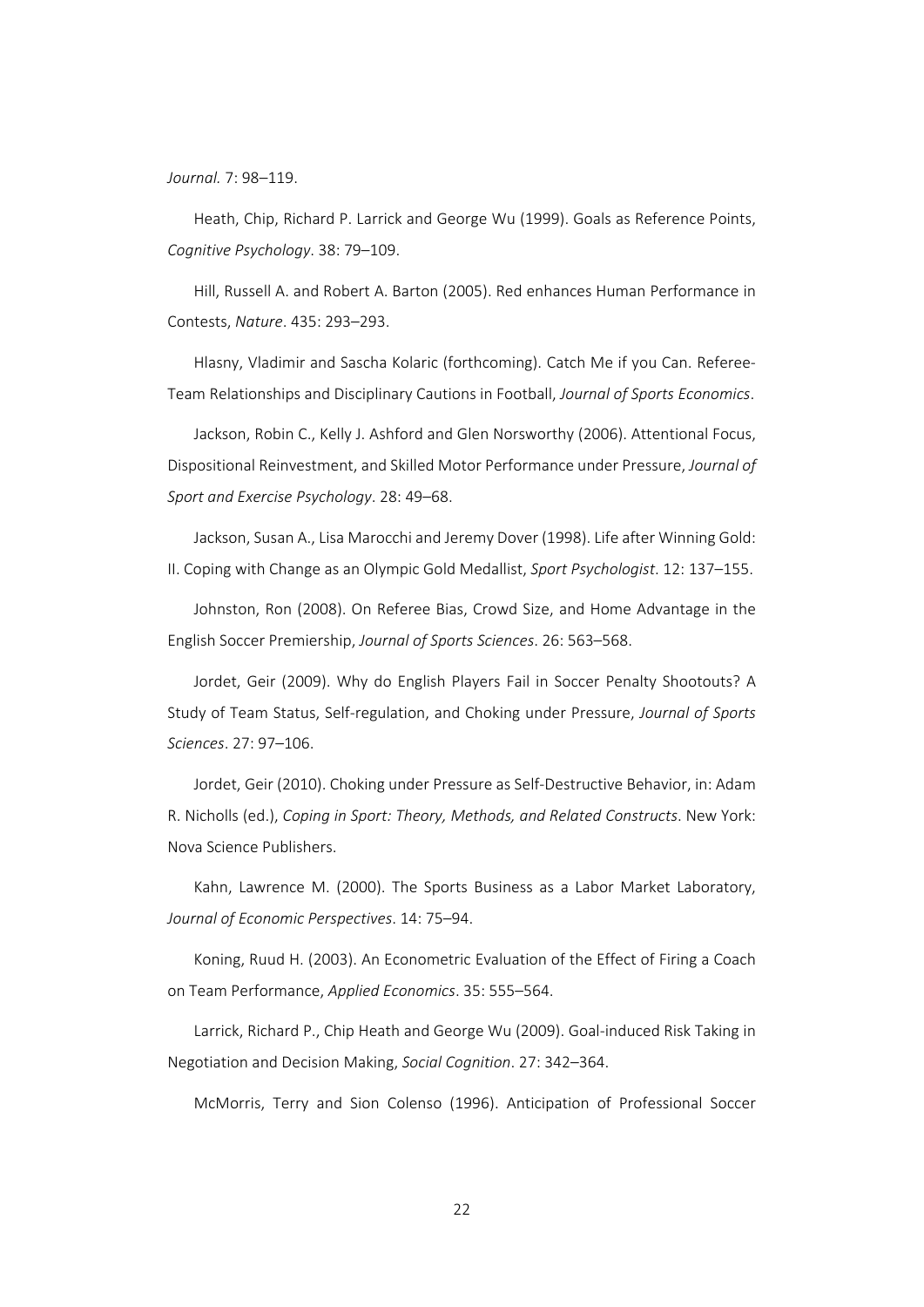Goalkeepers when Facing Right‐ and Left‐footed Penalty Kicks, *Perceptual and Motor Skills*. 82: 931–934.

Mechtel, Mario, Tobias Brändle, Agnes Stribeck and Karin Vetter (2011). Red Cards: Not Such Bad News for Penalized Guest Teams, *Journal of Sports Economics*. 12: 621– 646.

Muehlheusser, Gerd, Sandra Schneemann and Dirk Sliwka (2016). The Impact of Managerial Change on Performance. The Role of Team Heterogeneity, *Economic Inquiry*. 54: 1128–1149.

Nevill, Alan M., Sue M. Newell and Sally Gale (1996). Factors Associated with Home Advantage in English and Scottish Soccer Matches, *Journal of Sports Sciences*. 14: 181– 186.

Oberhofer, Harald, Tassiolo Philippovich and Hannes Winner (2010). Distance Matters in Away Games: Evidence from the German Football League, *Journal of Economic Psychology*. 31: 200–211.

Page, Katie and Lionel Page (2010). Alone Against the Crowd: Individual Differences in Referees' Ability to Cope under Pressure, *Journal of Economic Psychology*. 31: 192– 199.

Page, Lionel and Katie Page (2007). The Second Leg Home Advantage: Evidence from European Football Cup Competitions, *Journal of Sports Sciences*. 25: 1547–1556.

Pettersson‐Lidbom, Per and Mikael Priks (2010). Behavior under Social Pressure: Empty Italian Stadiums and Referee Bias, *Economics Letters*. 108: 212–214.

Reilly, Barry and Robert Witt (2013). Red Cards, Referee Home Bias and Social Pressure: Evidence from English Premiership Soccer, *Applied Economics Letters*. 20: 710–714.

Ridder, Geert, Jan S. Cramer and Patricia Hopstaken (1994). Down to Ten: Estimating the Effect of a Red Card in Soccer, *Journal of the American Statistical Association*. 89: 1124–1127.

Savage, David A. and Benno Torgler (2012). Nerves of Steel? Stress, Work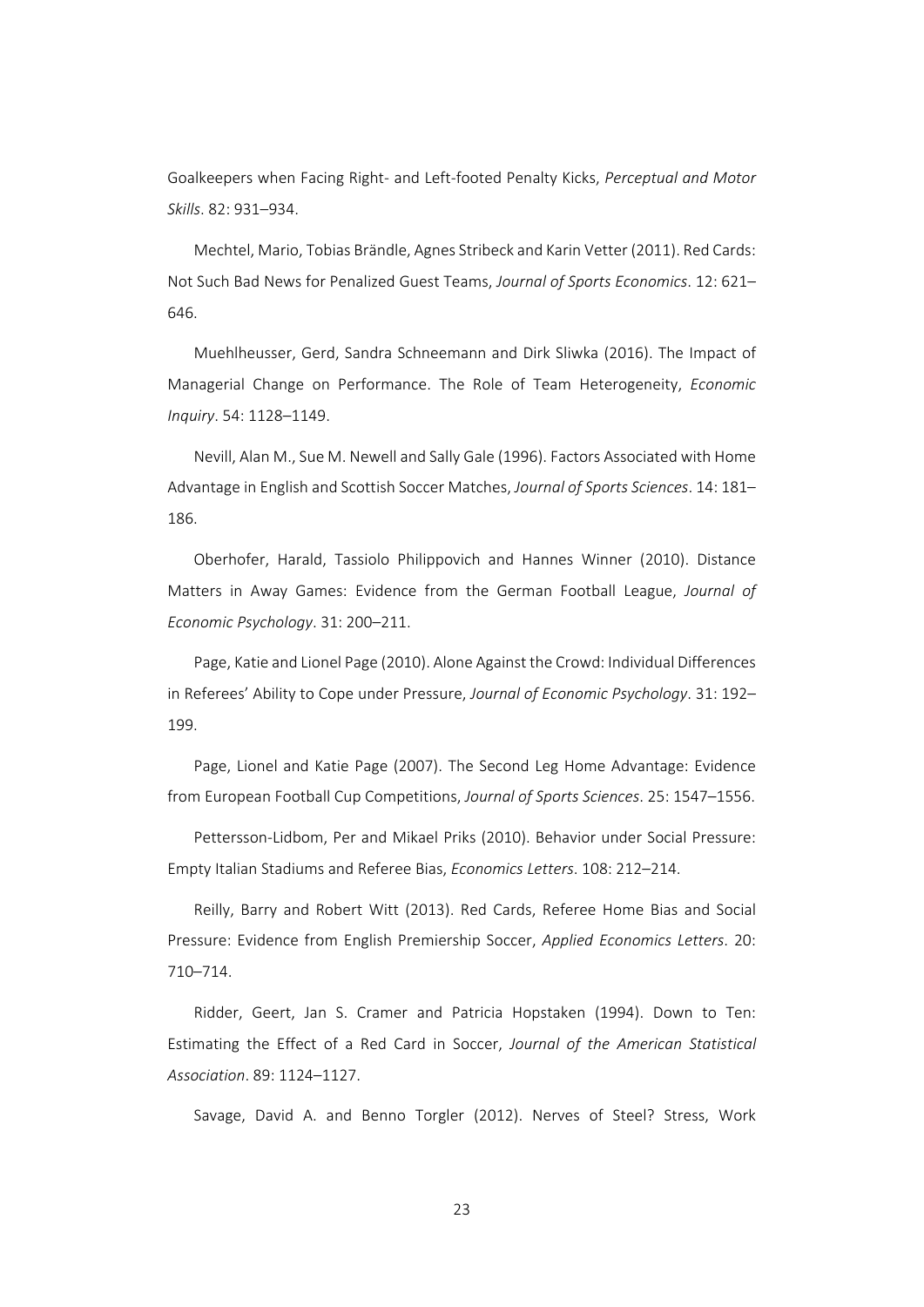Performance and Elite Athletes, *Applied Economics*. 44: 2423–2435.

Schlenker, Barry R., Stephen T. Phillips, Kurt A. Boniecki and David R. Schlenker (1995). Where Is the Home Choke? *Journal of Personality and Social Psychology*. 68: 649–652.

Scoppa, Vincenzo (2008). Are Subjective Evaluations biased by Social Factors or Connections? An Econometric Analysis of Soccer Referee Decisions, *Empirical Econ*omics. 35: 123–140.

Sutter, Matthias and Martin G. Kocher (2004). Favoritism of Agents: The Case of Referees' Home Bias, *Journal of Economic Psychology*. 25: 461–469.

Szymanski, Stefan (2003). The Assessment: The Economics of Sport, *Oxford Review of Economic Policy*. 19: 467–477.

ter Weel, Bas (2011). Does Manager Turnover improve Firm Performance? Evidence from Dutch Soccer, 1986–2004, *De Economist.* 159: 279–303.

Torgler, Benno (2004). The Economics of the FIFA Football World Cup, *Kyklos*. 57: 287–300.

Torgler, Benno and Sascha L. Schmidt (2007). What Shapes Player Performance in Soccer? Empirical Findings from a Panel Analysis, *Applied Economics*. 39: 2355–2369.

Totalsportek (2015). *Premier League TV Rights Money Distribution (2016–19).* Retrieved 26 May 2015 from http://www.totalsportek.com/money/premier‐league‐tv‐ rights‐money‐distribution

van Ours, Jan C. and Martin A. van Tuijl (2011). Country‐Specific Goal‐Scoring in the 'Dying Seconds' of International Football Matches, *International Journal of Sport Fi*nance. 6: 138–154.

van Ours, Jan C. and Martin A. van Tuijl (2016). In‐Season Head‐Coach Dismissals and the Performance of Professional Football Teams, *Economic Inquiry*. 54: 591–604.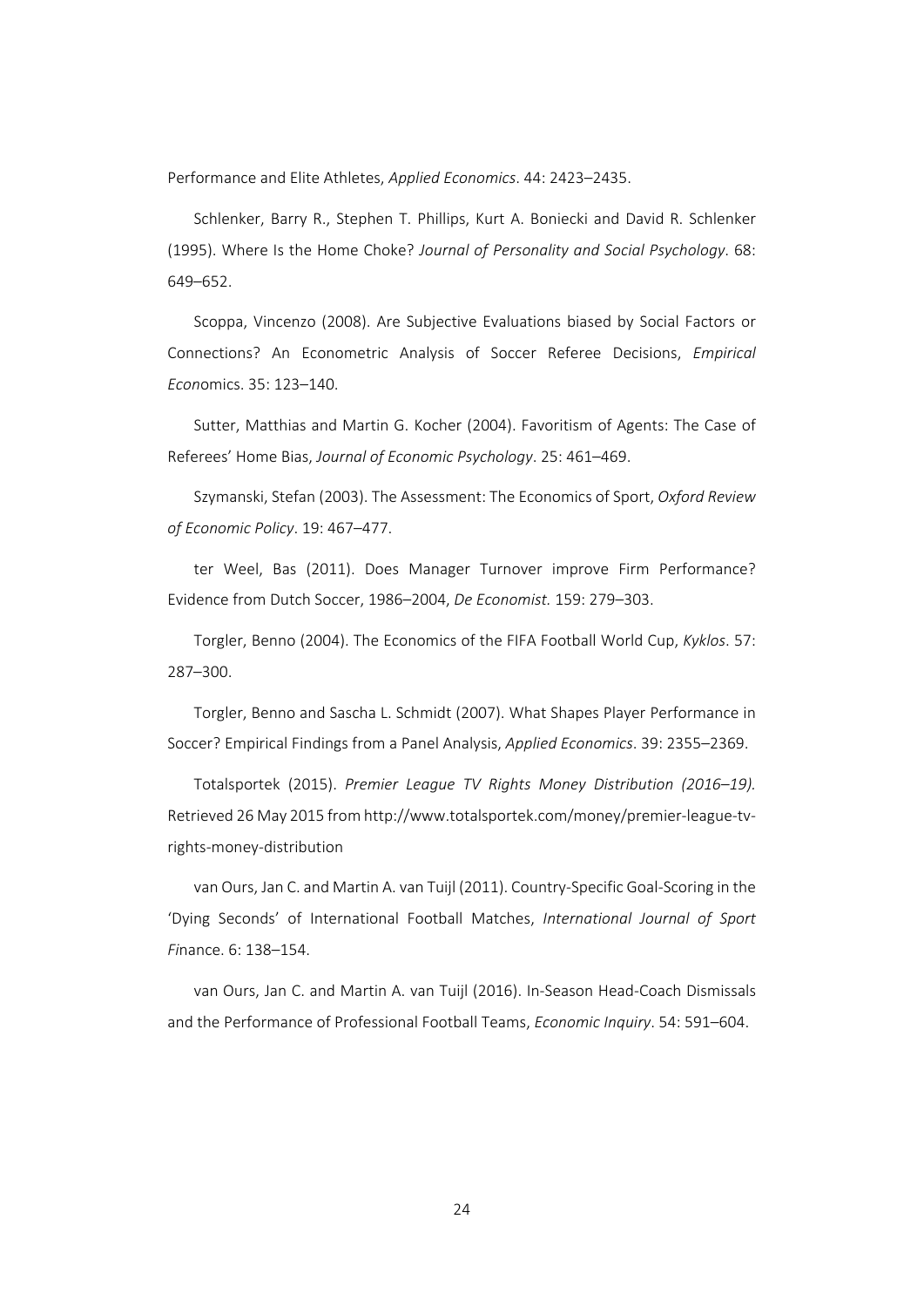|  |  | Table 1. Data: Summary Statistics |  |
|--|--|-----------------------------------|--|
|--|--|-----------------------------------|--|

|                                                                      | Mean  | Standard deviation |
|----------------------------------------------------------------------|-------|--------------------|
| A. Dependent variables                                               |       |                    |
| Goal difference at full time                                         | 0.386 | 1.835              |
| Victory by home team                                                 | 0.457 | 0.498              |
| Victory by away team                                                 | 0.293 | 0.456              |
| Final number of goals by home team                                   | 1.527 | 1.299              |
| Final number of goals by away team                                   | 1.141 | 1.136              |
| First goal in second half by home team                               | 0.455 | 0.498              |
| First goal in second half by away team                               | 0.330 | 0.470              |
| B. Independent variables: Main explanatory variables                 |       |                    |
| Goal home team between start of minute 45 and half time <sup>a</sup> | 0.041 | 0.198              |
| Goal away team between start of minute 45 and half time              | 0.036 | 0.188              |
| Goal home team between start of minute 44 and half time              | 0.051 | 0.220              |
| Goal away team between start of minute 44 and half time              | 0.047 | 0.211              |
| Goal home team between start of minute 43 and half time              | 0.066 | 0.249              |
| Goal away team between start of minute 43 and half time              | 0.055 | 0.228              |
| Goal home team between start of minute 42 and half time              | 0.079 | 0.270              |
| Goal away team between start of minute 42 and half time              | 0.066 | 0.249              |
| Goal home team between start of minute 41 and half time              | 0.091 | 0.287              |
| Goal away team between start of minute 41 and half time              | 0.076 | 0.266              |
| First goal in second half by home team before minute 51              | 0.064 | 0.246              |
| First goal in second half by away team before minute 51              | 0.040 | 0.196              |
| C. Independent variables: Other game characteristics                 |       |                    |
| Goal difference at half time                                         | 0.187 | 1.140              |
| Number of goals home team during first half                          | 0.680 | 0.847              |
| Last goal in first half by home team                                 | 0.390 | 0.488              |
| Last goal in first half by away team                                 | 0.282 | 0.450              |
| Game in UEFA Europa League                                           | 0.444 | 0.497              |
| Game in group phase                                                  | 0.697 | 0.460              |
| Red card in first half for home team                                 | 0.013 | 0.112              |
| Red card in first half for away team                                 | 0.032 | 0.177              |
| Goal difference at start of minute 51                                | 0.212 | 1.196              |
| Number of goals home team before minute 51                           | 0.746 | 0.882              |
| Last goal before minute 51 by home team                              | 0.393 | 0.489              |
| Last goal before minute 51 by away team                              | 0.279 | 0.449              |
| Red card before minute 51 for home team                              | 0.019 | 0.135              |
| Red card before minute 51 for away team                              | 0.038 | 0.192              |
| Relative strength home team                                          | 0.004 | 1.722              |
| N                                                                    |       | 1,179              |

Notes: A definition of these variables can be found in Section 2.1.

<sup>a</sup>As mentioned in Section 2.1, if both the home and away team score during this time window, only the team that scores the last goal gets a 1‐value for the indicator of scoring just before half time.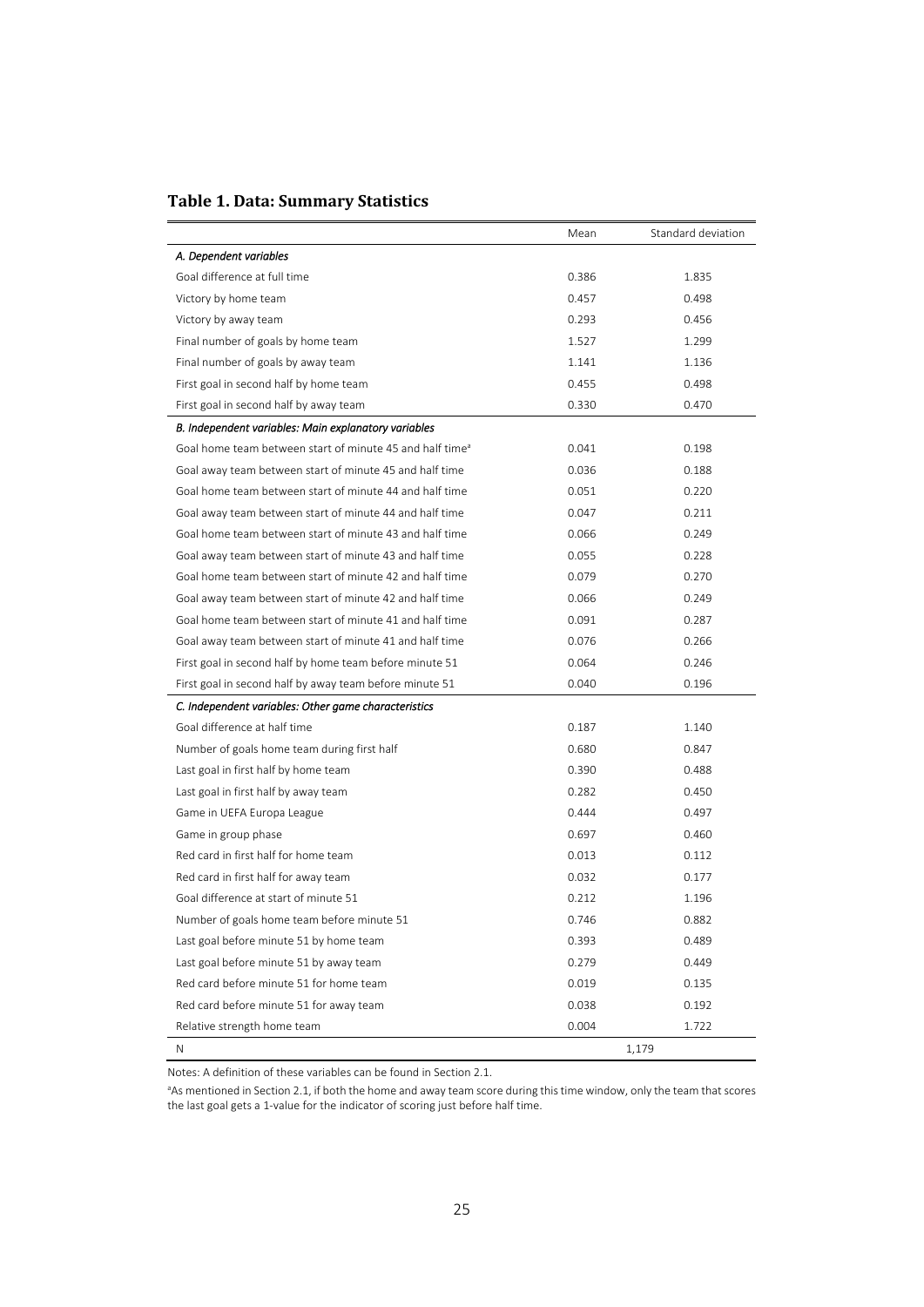|                                                         | (1)                | (2)               | (3)                | (4)                | (5)                |
|---------------------------------------------------------|--------------------|-------------------|--------------------|--------------------|--------------------|
| Goal home team between start of minute 45 and half time | $-0.330*(0.195)$   | $-0.362*$ (0.199) | $-0.351*$ (0.195)  | $-0.396**$ (0.195) | $-0.520**$ (0.210) |
| Goal away team between start of minute 45 and half time | $-0.082(0.206)$    | $-0.014(0.213)$   | $-0.042(0.209)$    | $-0.011(0.209)$    | 0.102(0.229)       |
| Goal difference at half time                            | $1.123***$ (0.052) | $1.065***(0.081)$ | $0.992***$ (0.080) | $0.943***$ (0.081) | $0.955***$ (0.091) |
| Number of goals home team during first half             | 0.045(0.071)       | 0.058(0.106)      | 0.092(0.104)       | 0.065(0.104)       | $-0.007(0.115)$    |
| Last goal in first half by home team                    |                    | 0.093(0.133)      | 0.098(0.130)       | 0.098(0.130)       | 0.222(0.142)       |
| Last goal in first half by away team                    |                    | $-0.099(0.154)$   | $-0.131(0.151)$    | $-0.043(0.150)$    | 0.016(0.167)       |
| Game in UEFA Europa League                              |                    | 0.062(0.077)      | 0.054(0.075)       | 0.021(0.086)       | $-0.041(0.147)$    |
| Game in group phase                                     |                    | $-0.042(0.083)$   | $-0.049(0.081)$    | $-0.060(0.088)$    | $-0.044(0.102)$    |
| Red card in first half for home team                    |                    | $-0.493(0.337)$   | $-0.543(0.330)$    | $-0.670**$ (0.325) | $-0.883**$ (0.362) |
| Red card in first half for away team                    |                    | 0.095(0.214)      | 0.161(0.210)       | 0.132(0.210)       | $-0.034(0.233)$    |
| Relative strength home team                             |                    |                   | $0.155***(0.022)$  | $0.109***$ (0.024) | $-0.024(0.093)$    |
| Intercept                                               | $0.161***$ (0.055) | 0.159(0.097)      | 0.171(0.155)       | 0.231(0.163)       | 0.453(0.351)       |
| Fixed effects country home team                         | <b>No</b>          | <b>No</b>         | <b>No</b>          | Yes                | <b>No</b>          |
| Fixed effects country away team                         | <b>No</b>          | <b>No</b>         | <b>No</b>          | Yes                | <b>No</b>          |
| Fixed effects home team                                 | No                 | No                | <b>No</b>          | <b>No</b>          | Yes                |
| Fixed effects away team                                 | No                 | No                | <b>No</b>          | No                 | Yes                |
| Dependent variable: Goal difference at full time        | Yes                | Yes               | Yes                | Yes                | Yes                |
| $R^2$                                                   | 0.505              | 0.508             | 0.528              | 0.582              | 0.671              |
| Ν                                                       | 1,179              | 1,179             | 1,179              | 1,179              | 1,179              |

#### **Table 2. Results: Benchmark Model**

Notes: The presented statistics are linear regression model estimates. The estimation results for the model's main explanatory variables are in bold. A definition of the variables adopted in the regressions can be found in Section 2.1. Standard errors are between parentheses. \*\*\* (\*\*) ((\*)) indicate significance at the 1% (5%) ((10%)) significance level.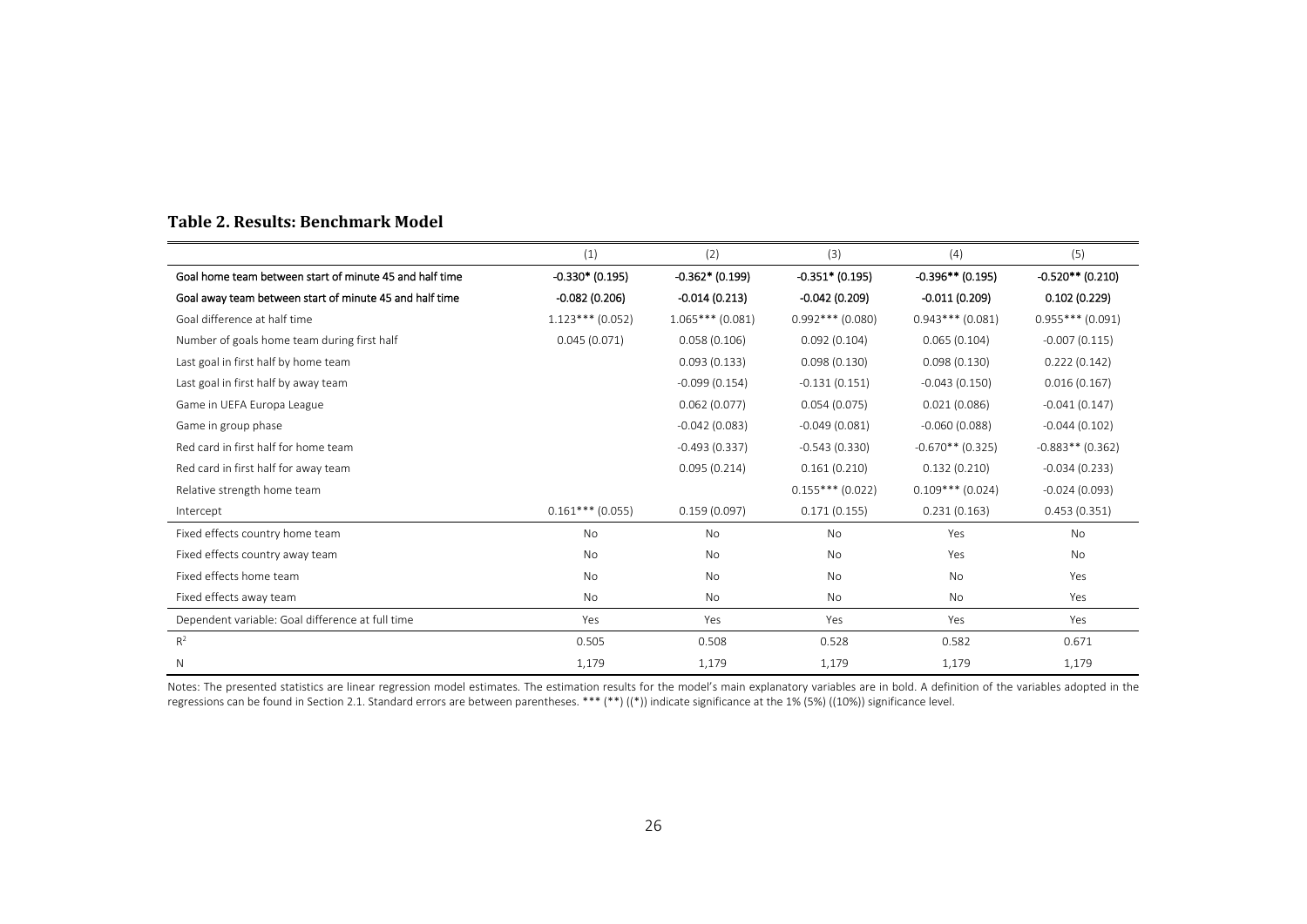|                                                         | (1)                 | (2)                | (3)                | (4)                |
|---------------------------------------------------------|---------------------|--------------------|--------------------|--------------------|
| Goal home team between start of minute 44 and half time | $-0.493***$ (0.192) |                    |                    |                    |
| Goal away team between start of minute 44 and half time | $-0.043(0.208)$     |                    |                    |                    |
| Goal home team between start of minute 43 and half time |                     | $-0.322*(0.172)$   |                    |                    |
| Goal away team between start of minute 43 and half time |                     | 0.145(0.195)       |                    |                    |
| Goal home team between start of minute 42 and half time |                     |                    | $-0.261(0.159)$    |                    |
| Goal away team between start of minute 42 and half time |                     |                    | 0.058(0.182)       |                    |
| Goal home team between start of minute 41 and half time |                     |                    |                    | $-0.341**$ (0.154) |
| Goal away team between start of minute 41 and half time |                     |                    |                    | 0.085(0.175)       |
| Goal difference at half time                            | $0.961***$ (0.091)  | $0.961***$ (0.091) | $0.967***$ (0.091) | $0.963***$ (0.091) |
| Number of goals home team during first half             | $-0.008(0.115)$     | $-0.014(0.117)$    | $-0.012(0.117)$    | $-0.007(0.117)$    |
| Last goal in first half by home team                    | 0.227(0.143)        | 0.225(0.143)       | 0.212(0.143)       | 0.237(0.144)       |
| Last goal in first half by away team                    | 0.046(0.167)        | 0.012(0.167)       | 0.032(0.168)       | 0.018(0.168)       |
| Game in UEFA Europa League                              | $-0.036(0.147)$     | $-0.040(0.147)$    | $-0.035(0.147)$    | $-0.032(0.147)$    |
| Game in group phase                                     | $-0.045(0.102)$     | $-0.050(0.102)$    | $-0.050(0.102)$    | $-0.049(0.102)$    |
| Red card in first half for home team                    | $-0.871**$ (0.362)  | $-0.901**$ (0.362) | $-0.893**$ (0.362) | $-0.896**$ (0.362) |
| Red card in first half for away team                    | $-0.042(0.233)$     | $-0.032(0.233)$    | $-0.032(0.234)$    | $-0.039(0.233)$    |
| Relative strength home team                             | $-0.022(0.093)$     | $-0.022(0.093)$    | $-0.022(0.093)$    | $-0.022(0.093)$    |
| Intercept                                               | 0.452(0.351)        | 0.453(0.352)       | 0.466(0.352)       | 0.455(0.351)       |
| Fixed effects home team                                 | Yes                 | Yes                | Yes                | Yes                |
| Fixed effects away team                                 | Yes                 | Yes                | Yes                | Yes                |
| Dependent variable: Goal difference at full time        | Yes                 | Yes                | Yes                | Yes                |
| $R^2$                                                   | 0.671               | 0.670              | 0.669              | 0.670              |
| $\mathsf{N}$                                            | 1,179               | 1,179              | 1,179              | 1,179              |

#### **Table 3. Results: Alternative Main Explanatory Variables**

Notes: The presented statistics are linear (probability) regression model estimates. The estimation resultsfor the model's main explanatory variables are in bold. A definition of the variables adopted in the regressions can be found in Section 2.1. Standard errors are between parentheses. \*\*\* (\*\*) ((\*)) indicate significance at the 1% (5%) ((10%)) significance level.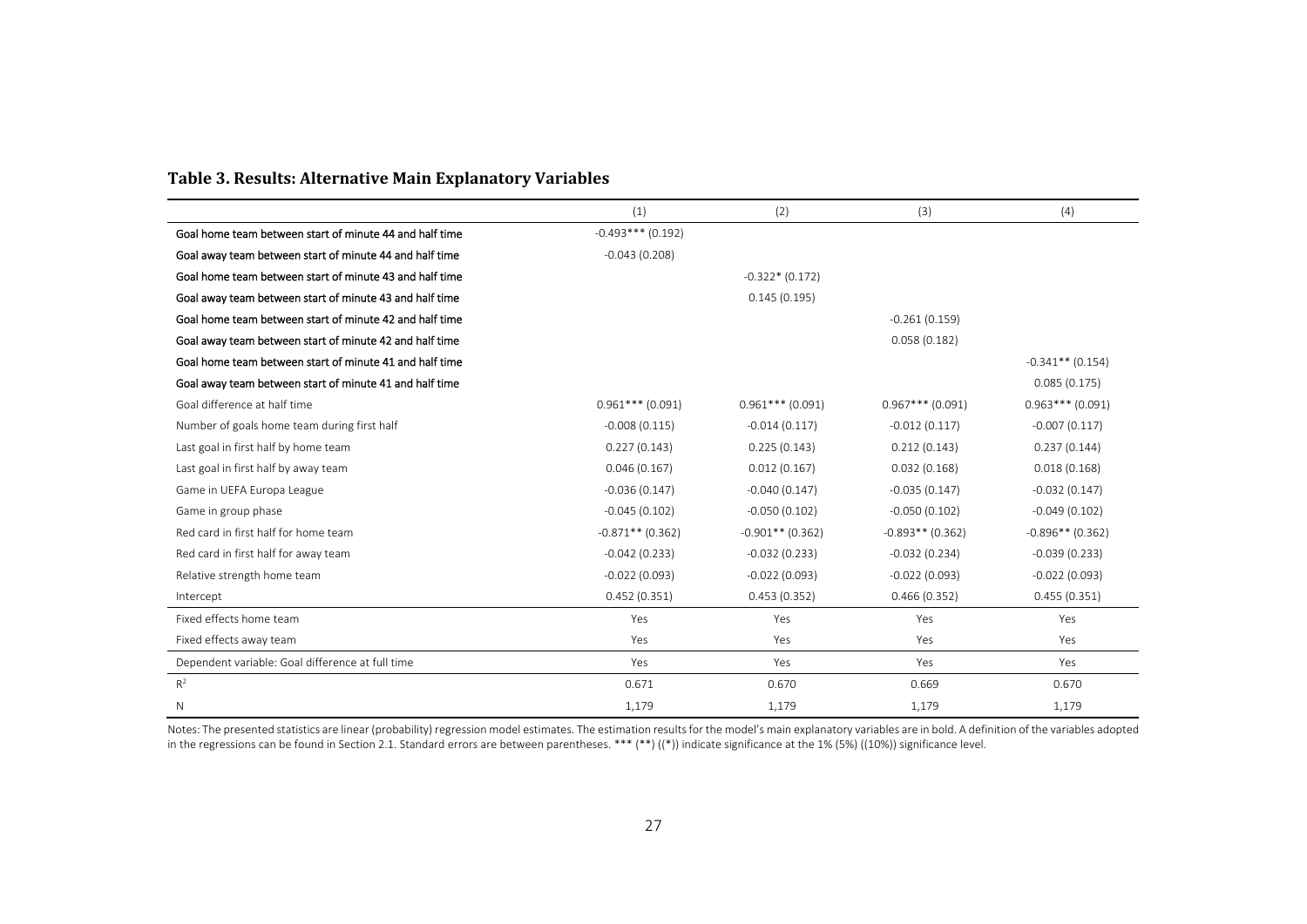| Table 4. Results: Alternative Dependent Variables |
|---------------------------------------------------|
|---------------------------------------------------|

|                                                            | (1)                | (2)                 | (3)                 | (4)                 | (5)                 | (6)                |
|------------------------------------------------------------|--------------------|---------------------|---------------------|---------------------|---------------------|--------------------|
| Goal home team between start of minute 45 and half time    | $-0.087(0.068)$    | $0.107*$ (0.063)    | $-0.537***$ (0.152) | $-0.017(0.138)$     | $-0.232***$ (0.083) | 0.121(0.079)       |
| Goal away team between start of minute 45 and half time    | 0.088(0.081)       | $-0.043(0.076)$     | 0.154(0.166)        | 0.051(0.150)        | 0.124(0.091)        | $-0.047(0.086)$    |
| Goal difference at half time                               | $0.153***(0.027)$  | $-0.148***$ (0.027) | $-0.051(0.066)$     | $-1.006***$ (0.060) | $-0.052(0.036)$     | $-0.002(0.034)$    |
| Number of goals home team during first half                | 0.018(0.034)       | 0.043(0.034)        | $1.010***$ (0.083)  | $1.017***$ (0.076)  | 0.009(0.046)        | 0.017(0.043)       |
| Last goal in first half by home team                       | $0.136***$ (0.049) | $-0.066(0.043)$     | 0.159(0.103)        | $-0.063(0.093)$     | 0.085(0.056)        | $-0.057(0.053)$    |
| Last goal in first half by away team                       | $-0.015(0.053)$    | $0.117**$ (0.057)   | $-0.023(0.121)$     | $-0.040(0.109)$     | $-0.026(0.066)$     | $-0.010(0.062)$    |
| Game in UEFA Europa League                                 | 0.008(0.051)       | 0.030(0.047)        | 0.015(0.107)        | 0.056(0.097)        | 0.053(0.058)        | 0.007(0.055)       |
| Game in group phase                                        | $-0.020(0.034)$    | $-0.025(0.032)$     | $-0.025(0.074)$     | 0.019(0.067)        | 0.057(0.040)        | $-0.048(0.038)$    |
| Red card in first half for home team                       | $-0.139(0.124)$    | 0.122(0.126)        | $-0.505*$ (0.262)   | 0.038(0.237)        | $-0.246*(0.143)$    | $0.271**$ (0.136)  |
| Red card in first half for away team                       | $-0.169**$ (0.081) | 0.025(0.70)         | $-0.125(0.169)$     | $-0.091(0.153)$     | 0.089(0.092)        | $-0.032(0.087)$    |
| Relative strength home team                                | $-0.006(0.032)$    | 0.008(0.028)        | $-0.007(0.067)$     | 0.016(0.061)        | 0.023(0.037)        | 0.023(0.035)       |
| Intercept                                                  | $0.496***$ (0.126) | $0.326**$ (0.131)   | $1.394***$ (0.254)  | $0.940***$ (0.230)  | $0.503***$ (0.139)  | $0.377***$ (0.132) |
| Fixed effects home team                                    | Yes                | Yes                 | Yes                 | Yes                 | Yes                 | Yes                |
| Fixed effects away team                                    | Yes                | Yes                 | Yes                 | Yes                 | Yes                 | Yes                |
| Dependent variable: Victory by home team                   | Yes                | No                  | No                  | No                  | <b>No</b>           | <b>No</b>          |
| Dependent variable: Victory by away team                   | No                 | Yes                 | No                  | No                  | <b>No</b>           | <b>No</b>          |
| Dependent variable: Final number of goals by home team     | No                 | <b>No</b>           | Yes                 | No                  | <b>No</b>           | <b>No</b>          |
| Dependent variable: Final number of goals by away team     | No                 | No                  | No                  | Yes                 | <b>No</b>           | <b>No</b>          |
| Dependent variable: First goal in second half by home team | No                 | No                  | No                  | No                  | Yes                 | <b>No</b>          |
| Dependent variable: First goal in second half by away team | <b>No</b>          | <b>No</b>           | No                  | <b>No</b>           | <b>No</b>           | Yes                |
| $R^2$                                                      | 0.528              | 0.499               | 0.656               | 0.631               | 0.302               | 0.296              |
| Ν                                                          | 1,179              | 1,179               | 1,179               | 1,179               | 1,179               | 1,179              |

Notes: The presented statistics are linear (probability) regression model estimates. The estimation resultsfor the model's main explanatory variables are in bold. A definition of the variables adopted in the regressions can be found in Section 2.1. Standard errors, White‐corrected in case of binary outcomes variables, are between parentheses. \*\*\* (\*\*) ((\*)) indicate significance at the 1% (5%) ((10%)) significance level.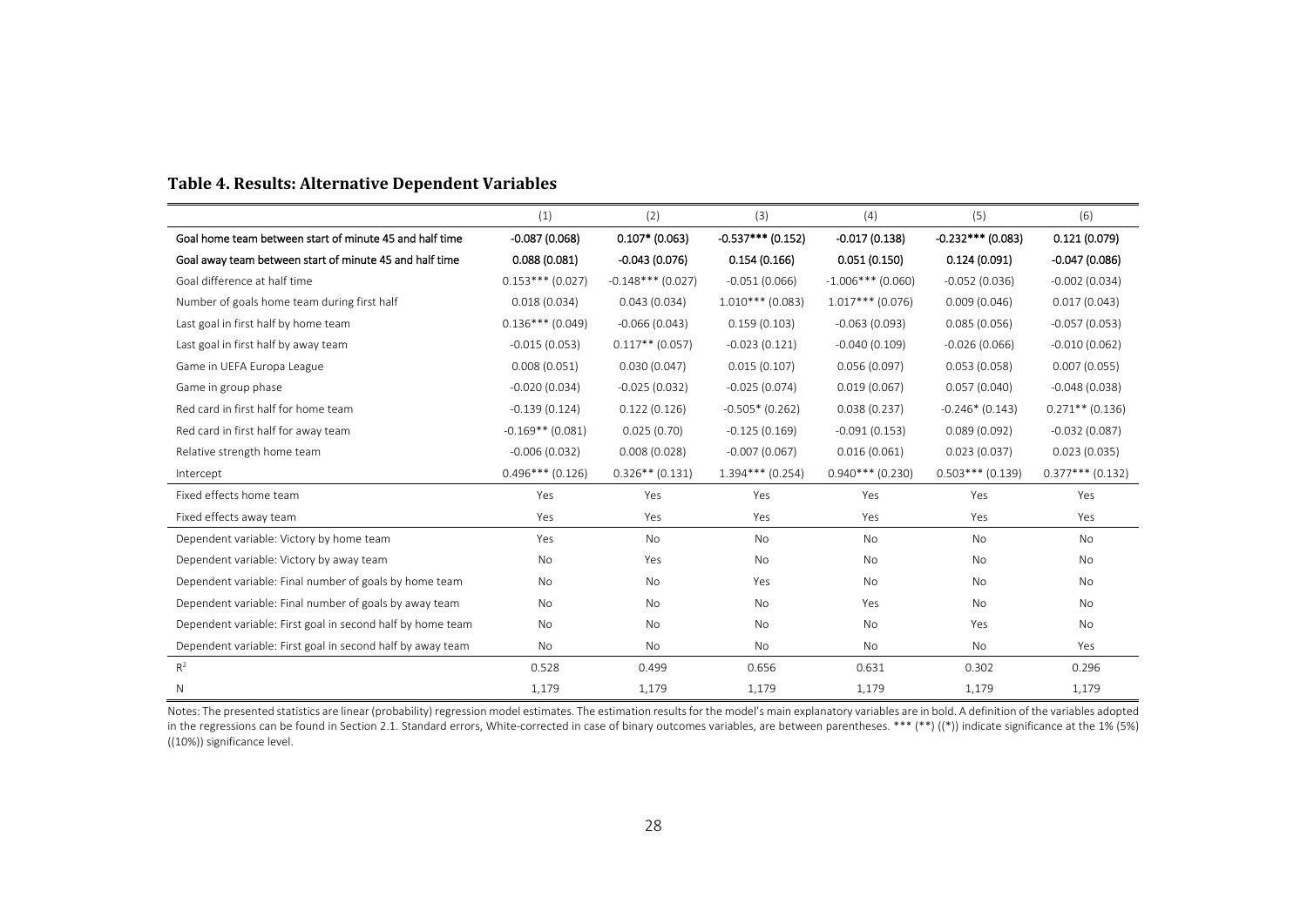#### **Table 5. Results: Alternative Soccer Myth**

|                                                         | (1)                |
|---------------------------------------------------------|--------------------|
| First goal in second half by home team before minute 51 | $-0.015(0.178)$    |
| First goal in second half by away team before minute 51 | 0.235(0.227)       |
| Goal difference at start of minute 51                   | $0.984***$ (0.087) |
| Number of goals home team before minute 51              | $-0.000(0.111)$    |
| Last goal before minute 51 by home team                 | 0.089(0.137)       |
| Last goal before minute 51 by away team                 | 0.053(0.159)       |
| Game in UEFA Europa League                              | 0.005(0.144)       |
| Game in group phase                                     | $-0.055(0.099)$    |
| Red card before minute 51 for home team                 | $-0.674**$ (0.288) |
| Red card before minute 51 for away team                 | 0.182(0.209)       |
| Relative strength home team                             | $-0.030(0.091)$    |
| Intercept                                               | 0.340(0.344)       |
| Fixed effects home team                                 | Yes                |
| Fixed effects away team                                 | Yes                |
| Dependent variable: Goal difference at full time        | Yes                |
| $R^2$                                                   | 0.687              |
| N                                                       | 1,179              |

Notes: The presented statistics are linear regression model estimates. The estimation results for the model's main explanatory variables are in bold. A definition of the variables adopted in the regressions can be found in Section 2.1. Standard errors are between parentheses. \*\*\* (\*\*) ((\*)) indicate significance at the 1% (5%) ((10%)) significance level.